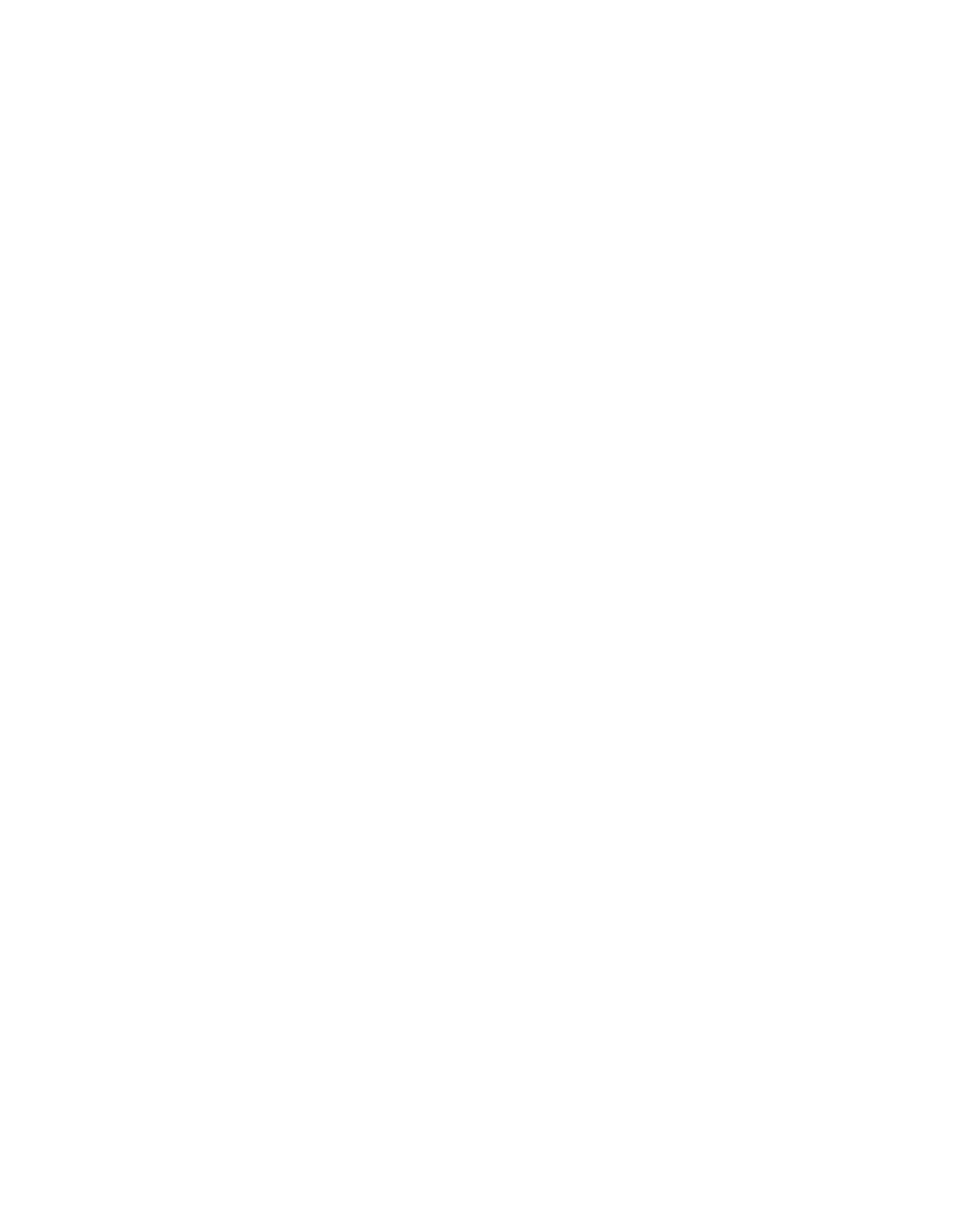# **Table of Contents**

| Summary of Implementation of SAO Recommendations to the Legislature 1                         |  |
|-----------------------------------------------------------------------------------------------|--|
|                                                                                               |  |
|                                                                                               |  |
|                                                                                               |  |
|                                                                                               |  |
|                                                                                               |  |
|                                                                                               |  |
| Three Public Hospital Districts: Valley Medical Center, Evergreen Healthcare, Stevens         |  |
| Eight Counties' Building Permit and Inspection Fees: Clark, Klickitat, Pacific, Pend Oreille, |  |
|                                                                                               |  |
|                                                                                               |  |
|                                                                                               |  |
| Use of Impact Fees in Federal Way, Olympia, Maple Valley, Redmond, and Vancouver  14          |  |
|                                                                                               |  |
|                                                                                               |  |
|                                                                                               |  |
| Washington State Department of Transportation (WSDOT): Managing and Reducing                  |  |
| Washington State Department of Transportation (WSDOT): Administration and Overhead 25         |  |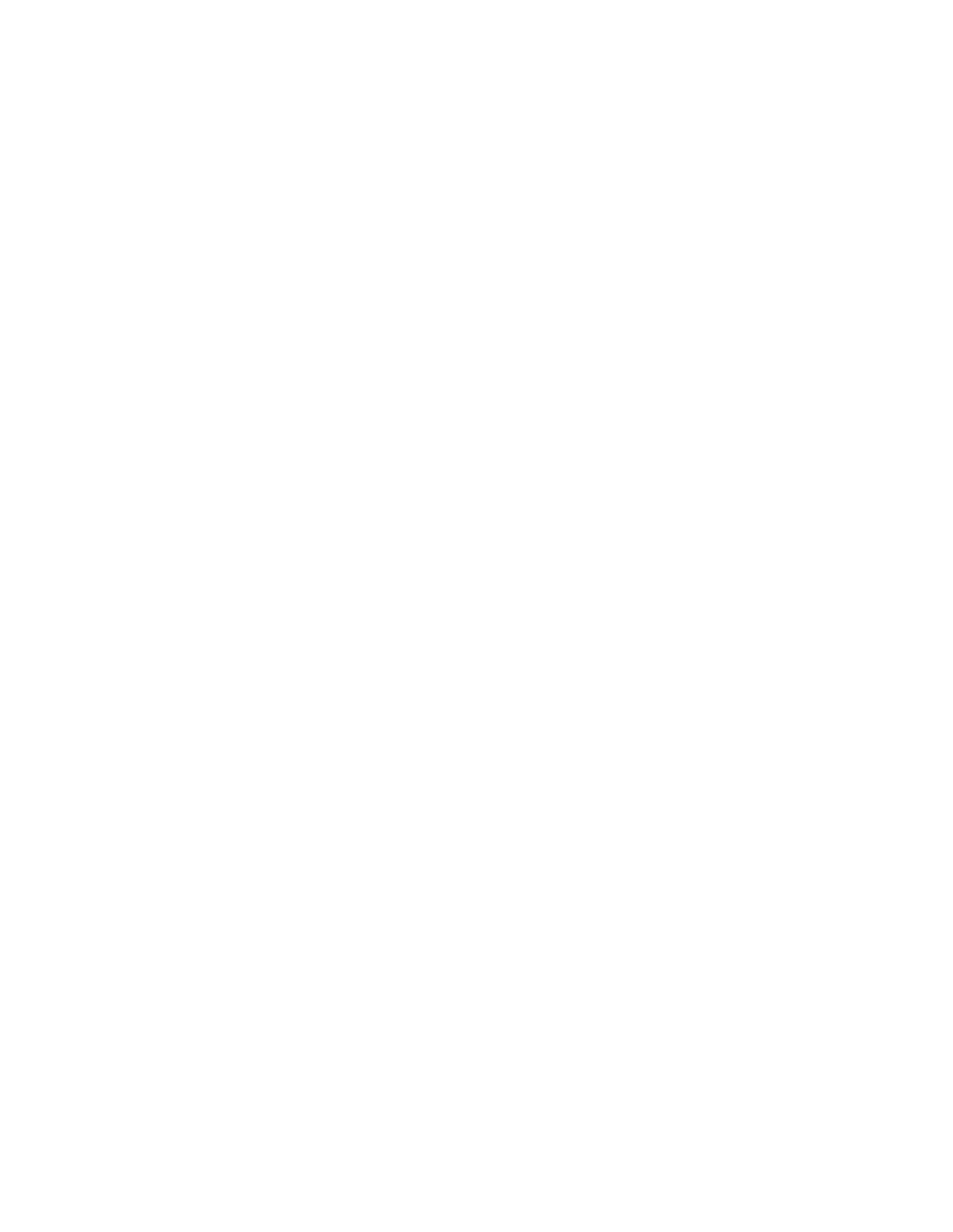# **Initiative 900 Requires JLARC Report**

In November 2005, the people of the State of Washington approved Initiative 900. The initiative directs the State Auditor's Office (SAO) to conduct performance audits of state and local government agencies.

The initiative also includes the following direction with regard to performance audits of state government: "An annual report will be submitted by the Joint Legislative Audit and Review Committee by July  $1<sup>st</sup>$  of each year detailing the status of the legislative implementation of the State Auditor's recommendations." This report represents JLARC's compliance with this requirement for 2011.

# **Three New SAO Performance Audits with Recommendations to the Legislature Available for Legislative Consideration in the 2011 Regular Legislative Session**

This is the fifth annual report that JLARC has released on the status of recommendations to the Legislature made by the State Auditor's performance audits.<sup>[1](#page-4-1)</sup> From February 2010 through February 2011, the State Auditor released three new performance audit reports with specific recommendations to the Legislature which were available for the Legislature's consideration during the 2011 Regular Legislative Session. The State Auditor issued an additional four audits during that period which did not include any specific recommendations to the Legislature, and two performance reviews. JLARC held public hearings on all of the State Auditor's performance audits and reviews issued during that time period.

This JLARC report provides information on the implementation status of four specific recommendations to the Legislature included in those new performance audits. In addition, the report includes updated information on the status of 14 unresolved recommendations to the Legislature discussed in JLARC's previous annual reports on this topic. Twenty-three prior recommendations to the Legislature that have already been addressed in some manner are not included in this report.

# <span id="page-4-0"></span>**Summary of Implementation of SAO Recommendations to the Legislature**

Table 1 summarizes implementation of the recommendations to the Legislature in the SAO's performance audits through the 2011 Legislative Session. The table uses the following reporting categories:

- **Implemented – Adopted As Presented** Legislative action implementing an SAO recommendation in the manner that it was presented in the audit;
- **Implemented – Addressed with Different Approach** Legislative action where the Legislature addressed the issue raised in the recommendation, but via a different approach;
- **Legislature Made Different Policy Choice** Legislative action where the Legislature was aware of the recommendation and made a different policy choice than what the SAO recommended; **Bills Introduced on Topic But Not Adopted** – Situation where individual legislators introduced bills on the topic covered in the recommendation, but the Legislature did not adopt the recommendation;

 $\overline{a}$ 

<span id="page-4-1"></span> $<sup>1</sup>$  Many of the recommendations in the SAO performance audits are directed to state or local government agencies rather than</sup> to the Legislature. This report does not provide information on implementation of those recommendations. For local governments, Initiative 900 directs that "an annual report will be submitted by the legislative body by July 1<sup>st</sup> of each year detailing the status of the legislative implementation of the State Auditor's recommendations."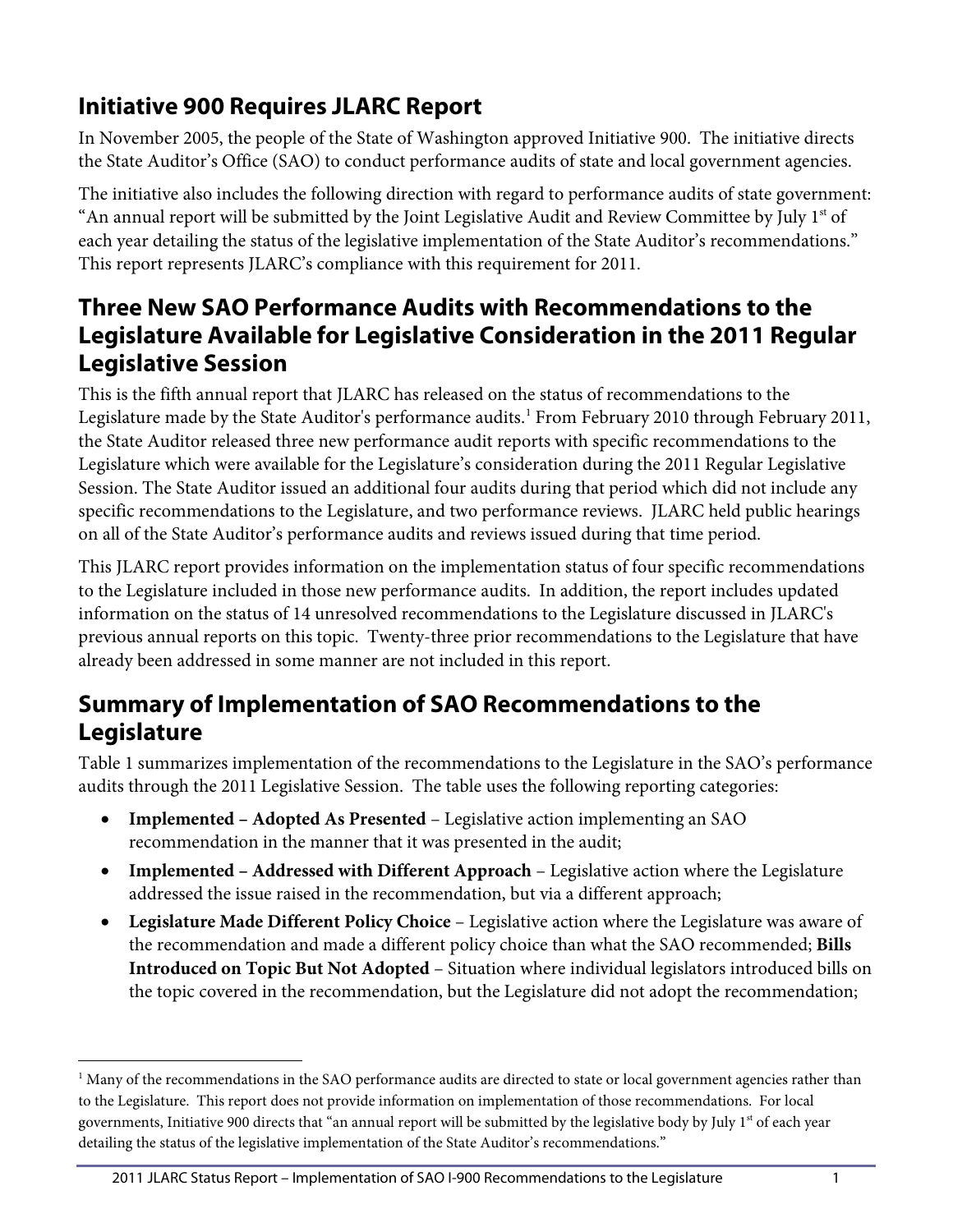- **Other Circumstances** This category denotes recommendations where other relevant circumstances apply; and
- **Related or No Information** –Related information is provided when available.

|                                           | <b>Recommendations</b> |         |       |  |
|-------------------------------------------|------------------------|---------|-------|--|
| <b>Current Implementation Status</b>      | 2010                   | 2007-09 | Total |  |
| Implemented:                              |                        |         |       |  |
| - Adopted as Presented                    | 2                      | 9       | 11    |  |
| - Addressed with Different Approach       |                        | 6       | 6     |  |
| Legislature Made Different Policy Choice  |                        | 3       | 4     |  |
| Bills Introduced on Topic But Not Adopted |                        | 3       | 3     |  |
| Other Circumstances                       |                        | 8       | 8     |  |
| Related or No Information                 |                        | 8       | 9     |  |
| <b>Total</b>                              | 4                      | 37      |       |  |

Table 1 – Implementation of SAO I-900 Recommendations to the Legislature: Status Following the 2011 Legislative Session

# <span id="page-5-0"></span>**Detail on Specific SAO Recommendations to the Legislature**

What follows are details on the specific recommendations to the Legislature in the three newly issued SAO performance audits available for the Legislature's consideration in the 2011 Legislative Session. It also includes an update on the status of recommendations to the Legislature in previously issued SAO performance audits that had not been resolved at the time of our last report on this topic. For each of these performance audits, this JLARC report provides:

- A brief summary of the subject of the performance audit;
- The text of each recommendation to the Legislature;
- The current implementation status for each recommendation;
- Identification of related legislation; and
- Where appropriate, a comment section to provide additional explanation/context about the Legislature's actions or the categorization of implementation status.

Each section ends with reporting on any additional legislative activity during the 2010 interim and the 2011 Legislative Session, such as public hearings, work sessions, and related budget activity. The audit reports are grouped by year and listed in the order in which the State Auditor released them.

Initiative 900 also states that "justification must be provided for recommendations not implemented." Since no individual or entity can singularly speak to the reason for legislative action or inaction, JLARC's auditors could not identify sufficient and appropriate evidence to make definitive conclusions about why recommendations have not been implemented to date. However, the information provided in the comment sections does, in some cases, provide a context for the Legislature's actions.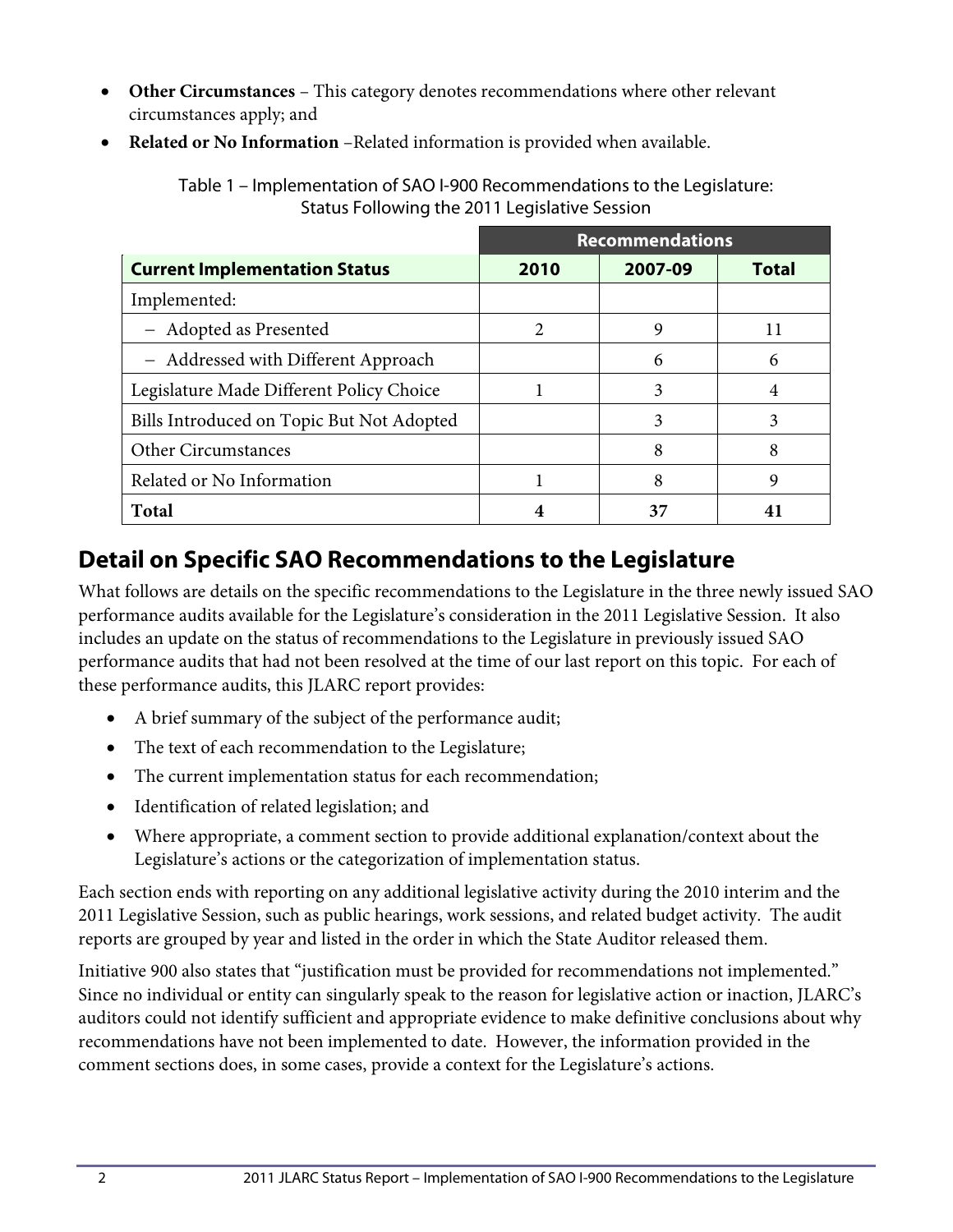# <span id="page-6-1"></span><span id="page-6-0"></span>**Newly Issued 2010 Recommendations**

### **Department of Fish and Wildlife Delayed-Release Chinook Salmon Released April 9, 2010**

### *About the audit:*

This audit reviewed the Department of Fish and Wildlife's delayed-release Chinook salmon activity. The audit concluded the Department does not meet the statutory goal to release 3 million delayed-release salmon annually, due to several factors. The audit also found that the statutory goal is not an effective or efficient strategy for restoring the Puget Sound Chinook salmon recreational fishery and that the Department has not fully used its monitoring data to support policy discussions and decision-making by the sport fishing oversight committee, the Fish and Wildlife Commission, or the Legislature. The audit includes two recommendations to the Legislature.

#### **SAO Recommendation to the Legislature:**

The Legislature should replace the statutory provision requiring the Department to release 3 million delayedrelease Chinook annually with outcome-oriented goals that align with the Hatchery Scientific Review Group's recommendations.

#### **Implementation status:**

- Adopted as presented
	- Addressed with different approach
	- Made different policy choice
	- Bills introduced on topic but not adopted
	- Other circumstances
	- Related or no information

#### **2011 Related Legislation:**

| Bill #  | <b>Bill</b><br><b>Introduced</b> | <b>Out of Policy</b><br><b>Committee</b> | <b>Out of House</b><br>of Origin | <b>Passed</b><br>Legislature | <b>Signed by</b><br>Governor |
|---------|----------------------------------|------------------------------------------|----------------------------------|------------------------------|------------------------------|
| HB 1698 |                                  | v                                        | v                                |                              |                              |
| SB 5291 |                                  | ✔                                        |                                  |                              |                              |

#### **Comments:**

In addition to implementing a recommendation from this SAO performance audit, the legislation also implements a JLARC recommendation on marine fish management from a 2003 study (Report 03-12).

#### **Additional Legislative Action:**

JLARC held an I-900 public hearing on April 21, 2010.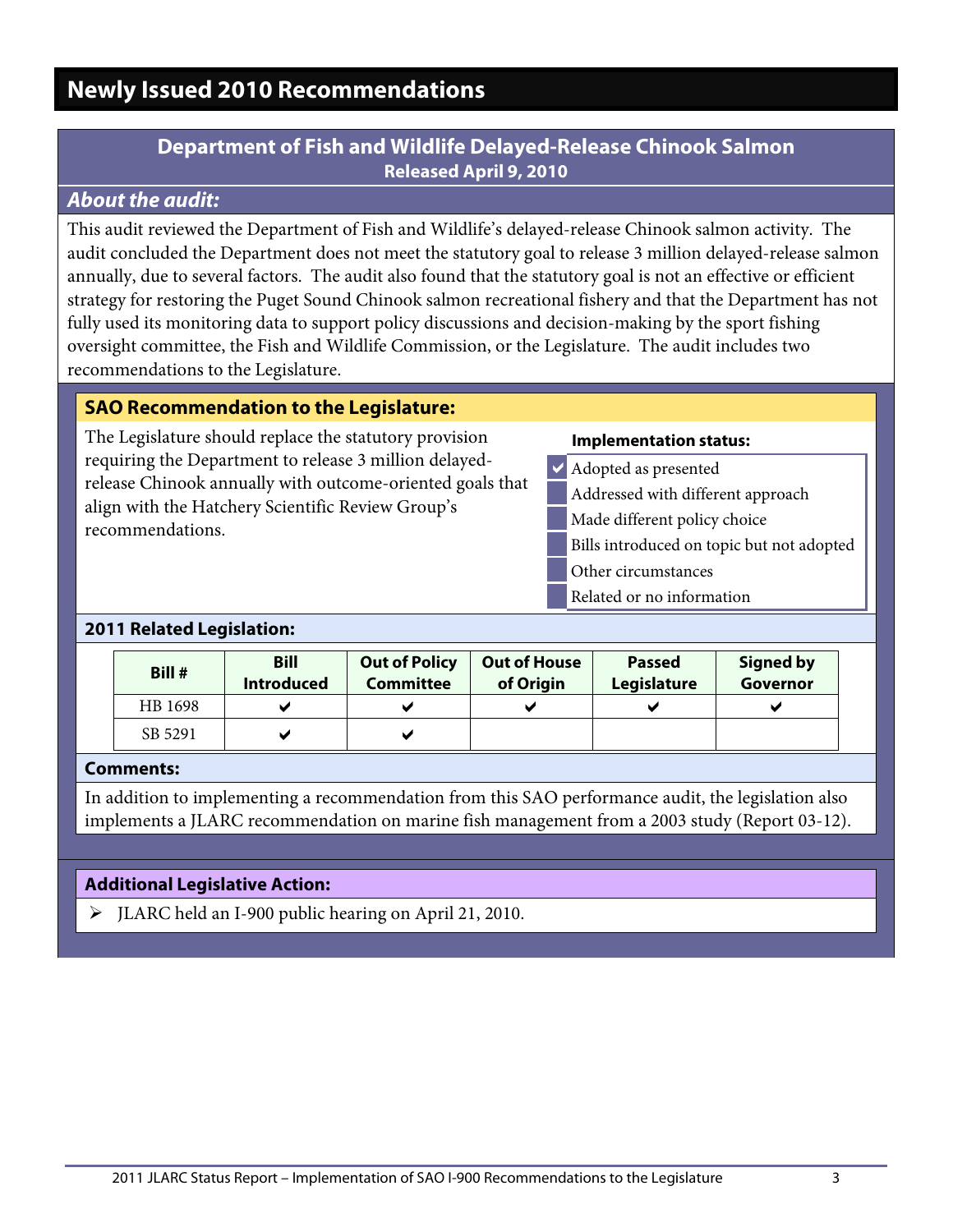| <b>Department of Fish and Wildlife Delayed-Release Chinook Salmon</b><br><b>Released April 9, 2010</b> |                                           |  |  |  |  |
|--------------------------------------------------------------------------------------------------------|-------------------------------------------|--|--|--|--|
| <b>SAO Recommendation to the Legislature:</b>                                                          |                                           |  |  |  |  |
| The Legislature also should require the Department to                                                  | <b>Implementation status:</b>             |  |  |  |  |
| report regularly on its progress toward meeting the revised                                            | Adopted as presented                      |  |  |  |  |
| goals.                                                                                                 | Addressed with different approach         |  |  |  |  |
|                                                                                                        | Made different policy choice              |  |  |  |  |
|                                                                                                        | Bills introduced on topic but not adopted |  |  |  |  |
|                                                                                                        | Other circumstances                       |  |  |  |  |
|                                                                                                        | Related or no information                 |  |  |  |  |
| <b>2011 Related Legislation:</b>                                                                       |                                           |  |  |  |  |

| Bill #  | <b>Bill</b><br><b>Introduced</b> | <b>Out of Policy</b><br>Committee | <b>Out of House</b><br>of Origin | <b>Passed</b><br>Legislature | <b>Signed by</b><br>Governor |
|---------|----------------------------------|-----------------------------------|----------------------------------|------------------------------|------------------------------|
| HB 1698 |                                  | V                                 |                                  |                              | w                            |
| SB 5291 |                                  | v                                 |                                  |                              |                              |

#### **Comments:**

The legislation includes annual reporting to the Fish and Wildlife Commission and biennial reporting to the Legislature.

### **Additional Legislative Action:**

 $\triangleright$  JLARC held an I-900 public hearing on April 21, 2010.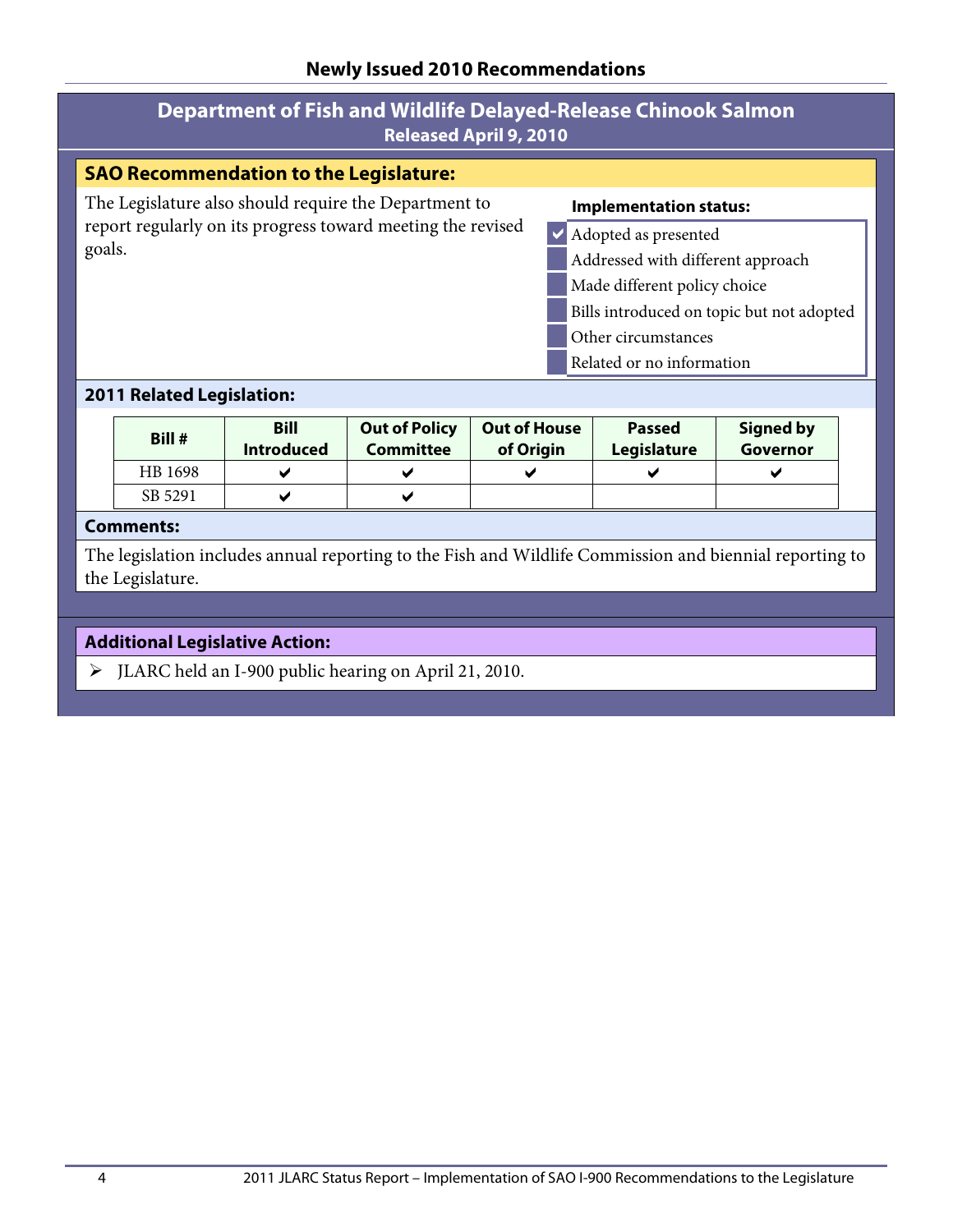### **Mid-Columbia Public Utility Districts Released May 19, 2010**

### <span id="page-8-0"></span>*About the audit:*

This audit focused on three mid-Columbia public utility districts (PUDs) that own and operate hydroelectric facilities on the Columbia River. They are Chelan County PUD, Douglas County PUD, and Grant County PUD. The audit objectives covered the nine elements of a performance audit included in I-900 as well as five specific objectives related to providing citizens useful and accurate financial, performance and policy information; achieving effective and efficient planning, designing, and construction management; efficiently soliciting, procuring and managing contracts; effectively managing administrative operations; and efficiently managing operational expenses. An overarching recommendation from the audit includes one recommendation to the Legislature.

### **SAO Recommendation to the Legislature:**

We recommend the Legislature consider increasing the threshold for Chapter 54.04.070(2) RCW. Specifically: *(2) Any work ordered by a district commission, the estimated cost of which is in excess of twenty-five thousand dollars, exclusive of sales tax, shall be by contract. However, a district commission may have its own regularly employed personnel perform work which is an accepted industry practice under prudent utility management without a contract. For purposes of this section, "prudent utility* 

#### **Implementation status:**

- Adopted as presented
- Addressed with different approach
- Made different policy choice
- Bills introduced on topic but not adopted
- Other circumstances
- Related or no information

*management" means performing work with regularly employed personnel utilizing material of a worth not exceeding one hundred fifty thousand dollars in value without a contract. This limit on the value of material being utilized in work being performed by regularly employed personnel shall not include the value of individual items of equipment purchased or acquired and used as one unit of a project.* (Emphasis added in SAO report)

#### **2011 Related Legislation:**

| Bill #                 | <b>Bill</b>       | <b>Out of Policy</b> | <b>Out of House</b> | <b>Passed</b>      | <b>Signed by</b> |
|------------------------|-------------------|----------------------|---------------------|--------------------|------------------|
|                        | <b>Introduced</b> | <b>Committee</b>     | of Origin           | <b>Legislature</b> | Governor         |
| No related legislation |                   |                      |                     |                    |                  |

No related legislation

#### **Comments:**

In 2008, the Legislature raised the maximum estimated cost of work done by PUDs without contracting from \$10,000 to \$25,000, and the maximum cost of material used in that work from \$50,000 to \$150,000. (See C. 216, L. 2008, ESSB 6560, revising RCW 54.04.070.) The audit recommends that the Legislature further increase those amounts.

### **Additional Legislative Action:**

JLARC held an I-900 public hearing on June 16, 2010.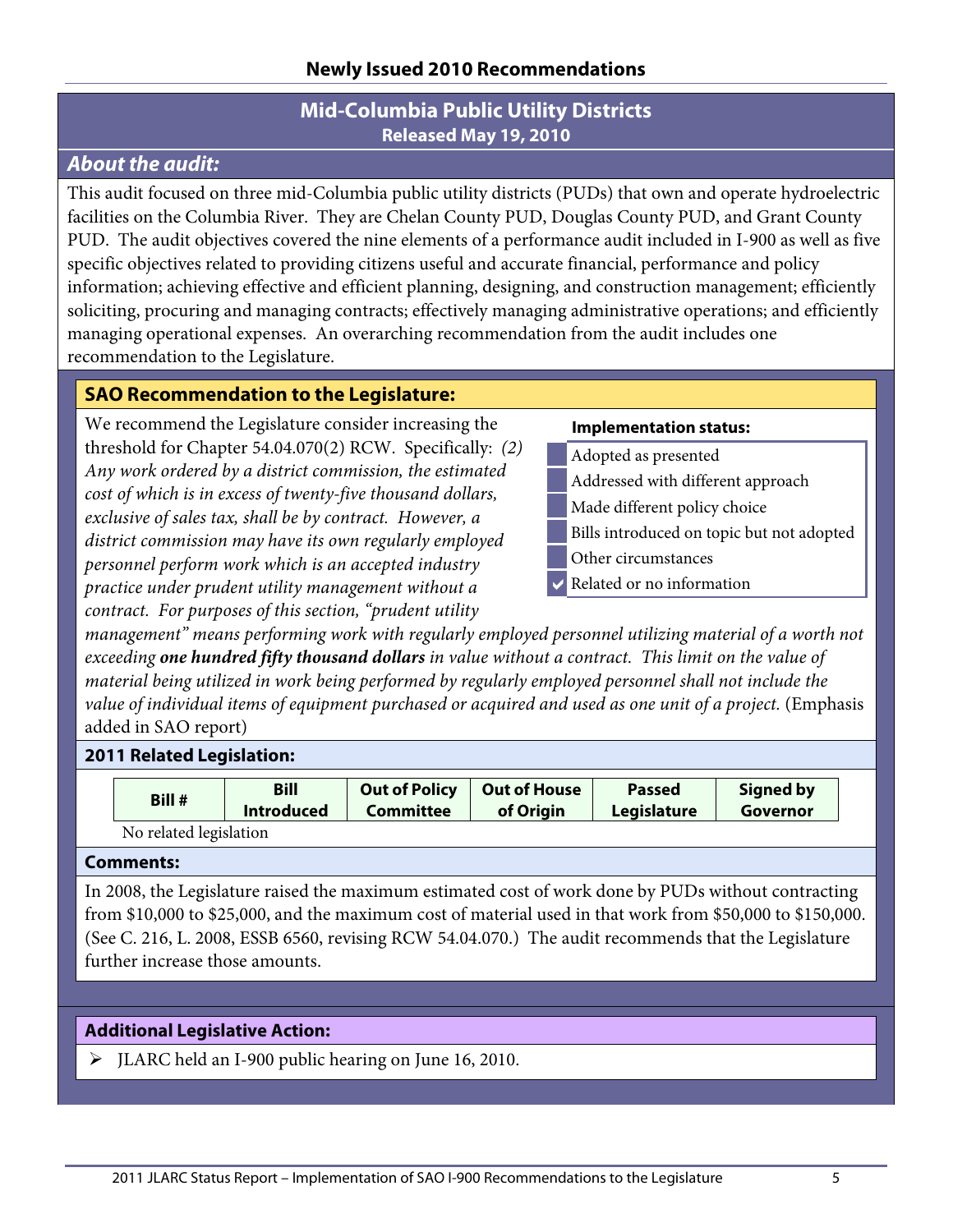### **Department of Licensing Master License Service Released December 20, 2010**

### <span id="page-9-0"></span>*About the audit:*

This audit of the Master License Service program at the Department of Licensing was conducted to answer two primary questions: 1) is the program achieving the goals established in state law related to the provision of a convenient, accessible, and timely one-stop business licensing system and an elimination of obsolete and duplicative licensing requirements, and 2) could services to businesses be improved if more state agencies and local governments participated in the program? The audit includes one recommendation to the Legislature.

### **SAO Recommendation to the Legislature:**

We recommend state lawmakers revise the current MLS state law to authorize MLS to process new corporate registrations and renewals on behalf of the Office of the Secretary of State. Currently, MLS performs this administrative function for renewals but not for new registrations.

#### **Implementation status:**

- Adopted as presented
- Addressed with different approach
- Made different policy choice
	- Bills introduced on topic but not adopted
	- Other circumstances
	- Related or no information

### **2011 Related Legislation:**

| Bill #           | <b>Bill</b><br><b>Introduced</b> | <b>Out of Fiscal</b><br><b>Committee</b> | <b>Out of House</b><br>of Origin | <b>Passed</b><br>Legislature | <b>Signed by</b><br>Governor |
|------------------|----------------------------------|------------------------------------------|----------------------------------|------------------------------|------------------------------|
| <b>SHB 2017</b>  |                                  | ✔                                        |                                  |                              |                              |
| SB 5911          | ✔                                | ✔                                        |                                  |                              |                              |
| <b>ESHB 1087</b> |                                  | ✔                                        |                                  |                              | v                            |

#### **Comments:**

- $\triangleright$  SHB 2017 of 2011, which was enacted, transfers the administration and all powers, duties, and functions related to the Master License Service program from the Department of Licensing to the Department of Revenue (DOR). The bill indicates that the Secretary of State (SOS) and the director of Revenue may enter into agreements designating DOR as the secretary's "agent for issuing all or a portion of the legal entity renewals within the jurisdiction of the SOS." It does not mention new registrations.
- $\triangleright$  SB 5911, which was not enacted, would have transferred the administration and all powers, duties, and functions related to the Master License Service program from the Department of Licensing to the Department of Revenue (DOR).
- ESHB 1087, which was enacted, includes an appropriation to implement SHB 2017.
- The Secretary of State's office, in its formal response to the SAO audit, indicated that "incorporation or the formation of a limited liability company is not the same thing as applying for a license." The Secretary's response expressed concerns about treating incorporations in the same manner as sole proprietorships.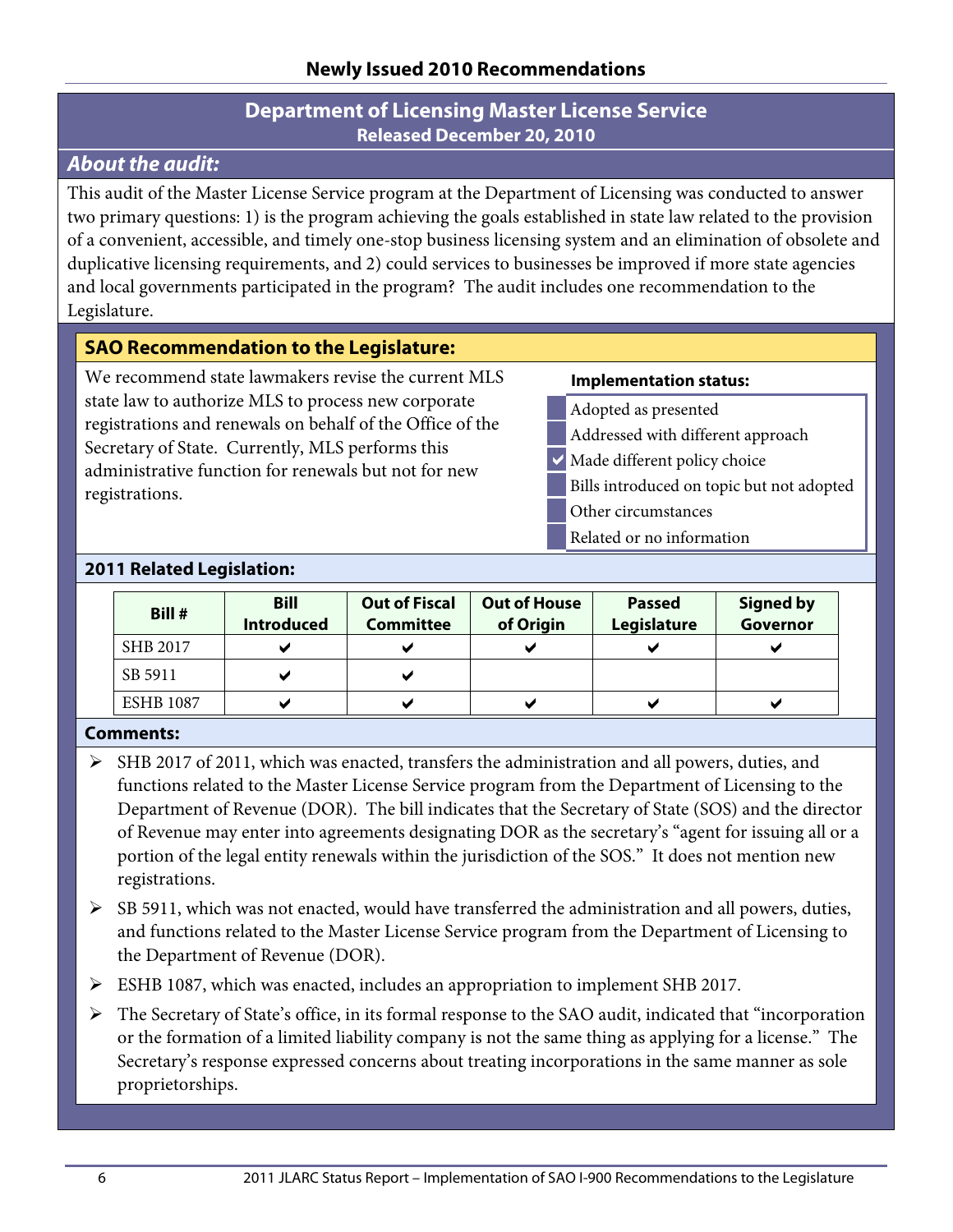**Department of Licensing Master License Service Released December 20, 2010**

### **Additional Legislative Action:**

JLARC held an I-900 public hearing on January 5, 2011.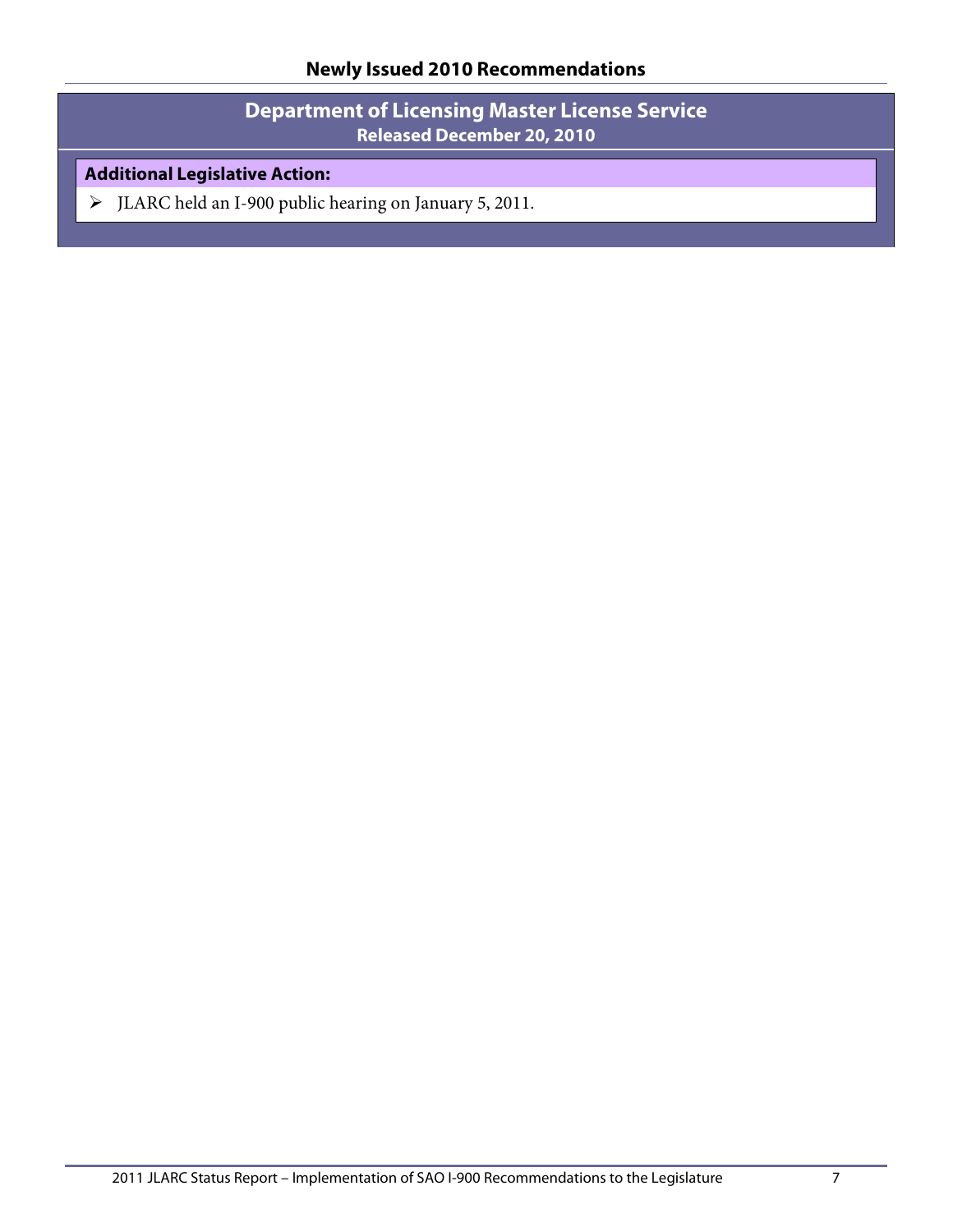### <span id="page-11-1"></span><span id="page-11-0"></span>**Three Public Hospital Districts: Valley Medical Center, Evergreen Healthcare, Stevens Hospital Released November 12, 2009**

### *About the audit:*

This audit focused on the three largest public hospital districts in the state: King County Public Hospital District 1 (Valley Medical Center); King County Public Hospital District 2 (Evergreen Healthcare); and Snohomish County Public Hospital District 2 (Stevens Hospital). The audit objective was to determine whether opportunities for improvement existed in the following areas of hospital operations for the three districts: transparency and citizen outreach; process and procedures used in negotiating and determining CEO compensation and severance; nursing and administrative staffing levels; procurement and inventory management related to medical supplies; and construction reporting and monitoring. The audit includes one directive to the Legislature.

#### **SAO Recommendation to the Legislature:**

The Legislature should amend state law to explicitly limit gifts and compensation to physicians from vendor representatives.

#### **Implementation status:**

- Adopted as presented
- Addressed with different approach
- Made different policy choice
- Bills introduced on topic but not adopted
- Other circumstances
- Related or no information

#### **2010 Related Legislation:**

| Bill #                 | <b>Bill</b>       | Out of Policy    | Out of House | <b>Passed</b> | Signed by |
|------------------------|-------------------|------------------|--------------|---------------|-----------|
|                        | <b>Introduced</b> | <b>Committee</b> | of Origin    | Legislature   | Governor  |
| No related legislation |                   |                  |              |               |           |

#### **2011 Related Legislation:**

| Bill #                 | <b>Bill</b>       | <b>Out of Policy</b> | <b>Out of House</b> | <b>Passed</b> | <b>Signed by</b> |
|------------------------|-------------------|----------------------|---------------------|---------------|------------------|
|                        | <b>Introduced</b> | Committee            | of Origin           | Legislature   | Governor         |
| No related legislation |                   |                      |                     |               |                  |

#### **Comments:**

The federal Patient Protection and Affordable Care Act, which became law on March 30, 2010, includes reporting on payments or other transfers of value to hospitals, doctors, and other practitioners from manufacturers of drugs, devices, biological products or medical supplies covered by Medicare or Medicaid. (42 U.S.C. §1320a-7i).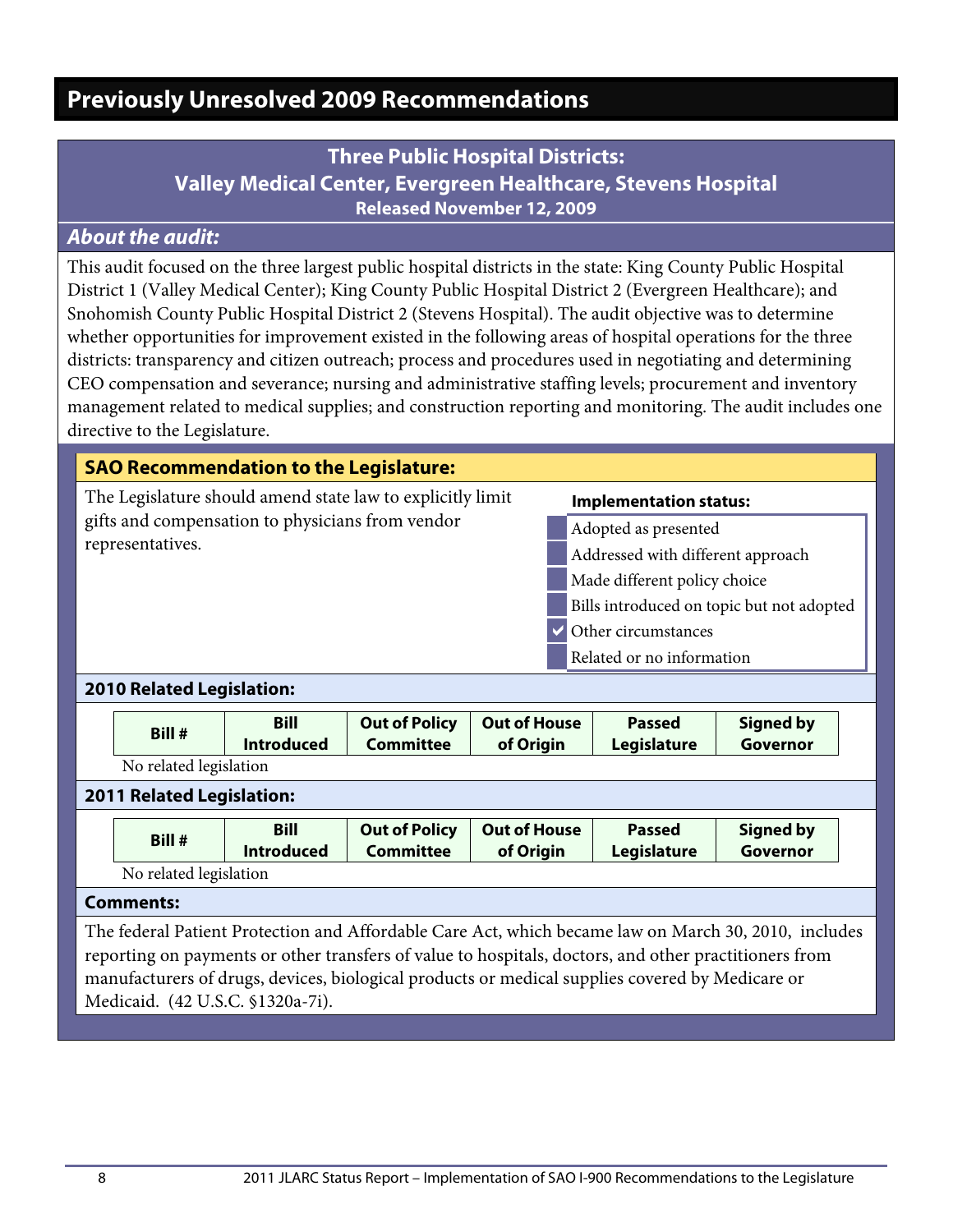### <span id="page-12-0"></span>**Eight Counties' Building Permit and Inspection Fees: Clark, Klickitat, Pacific, Pend Oreille, Skamania, Walla Walla, Whatcom, Yakima Released December 29, 2009**

### *About the audit:*

As required by legislation enacted in 2009 (SB 5120), this audit focused on the reasonableness of building and inspection fees imposed by eight counties in the state. The audit includes one directive to the Legislature.

#### **SAO Recommendation to the Legislature:**

The Legislature should develop legislation that:

- Allows for thresholds of working capital from surplus building permit revenues;
- Defines building permit processing activities and allowable expenses; and
- Specifically allows for appropriate indirect costs for all permit types.

#### **Implementation status:**

- Adopted as presented
- Addressed with different approach
- Made different policy choice
- Bills introduced on topic but not adopted
- Other circumstances
- Related or no information

#### **2010 Related Legislation:**

|                                  | Bill # | <b>Bill</b><br><b>Introduced</b> | <b>Out of Policy</b><br><b>Committee</b> | <b>Out of House</b><br>of Origin | <b>Passed</b><br>Legislature | <b>Signed by</b><br><b>Governor</b> |  |
|----------------------------------|--------|----------------------------------|------------------------------------------|----------------------------------|------------------------------|-------------------------------------|--|
| No related legislation           |        |                                  |                                          |                                  |                              |                                     |  |
| <b>2011 Related Legislation:</b> |        |                                  |                                          |                                  |                              |                                     |  |
|                                  | Bill # | <b>Bill</b><br><b>Introduced</b> | <b>Out of Policy</b><br><b>Committee</b> | <b>Out of House</b><br>of Origin | <b>Passed</b><br>Legislature | <b>Signed by</b><br>Governor        |  |
| No related legislation           |        |                                  |                                          |                                  |                              |                                     |  |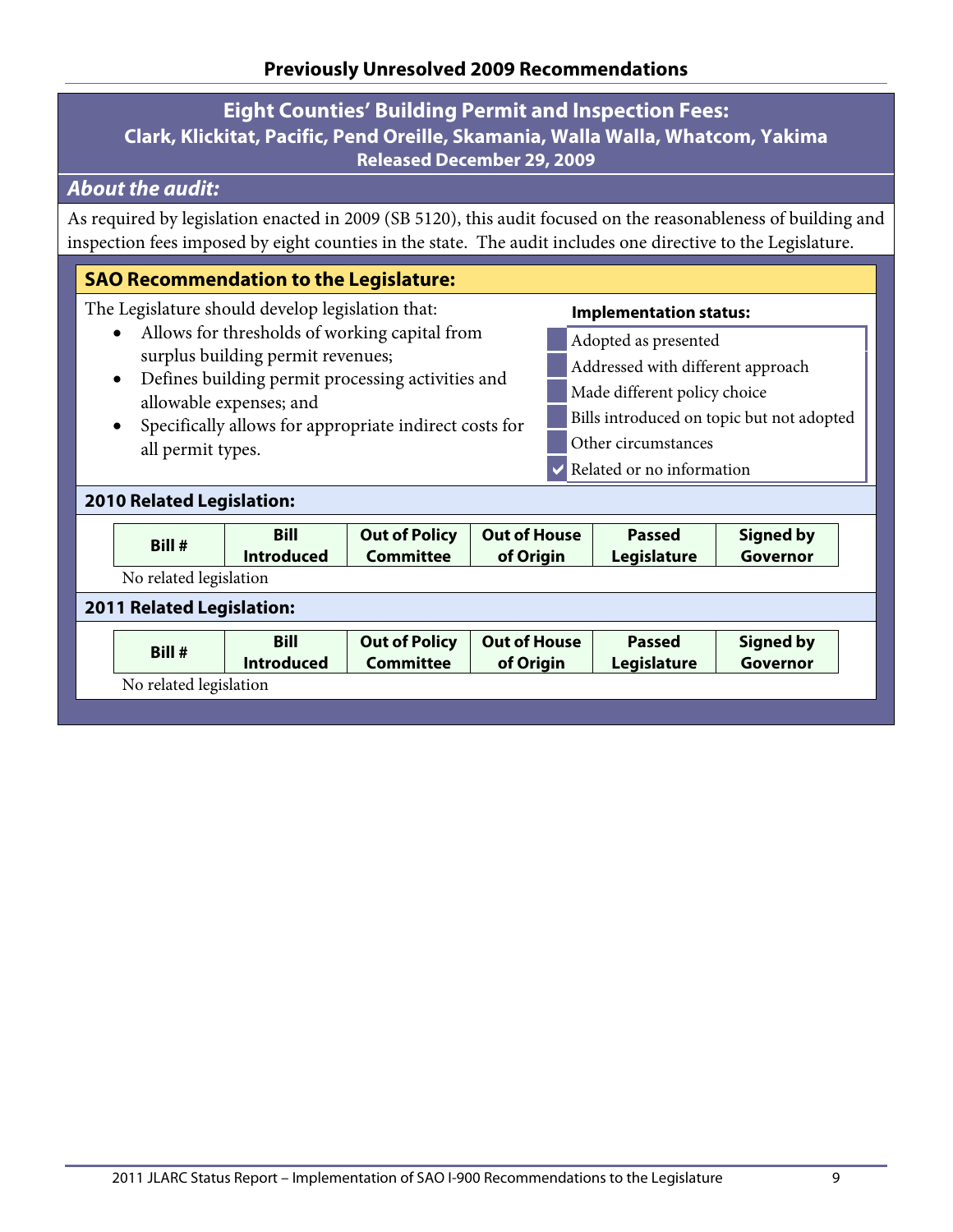### **Open Public Records Practices at 30 Government Entities Released May 19, 2008**

### <span id="page-13-1"></span><span id="page-13-0"></span>*About the audit:*

This audit was designed to answer the following question: How effective were 10 selected cities, 10 selected counties, and 10 selected state agencies at responding to 10 public record requests in a prompt and cooperative manner? An overarching recommendation from the audit includes one directive to the Legislature.

| <b>SAO Recommendation to the Legislature:</b>                                                                                                                                                                                                                                                                                                            |                                                           |                                  |                                                        |                                  |                               |                              |  |  |  |
|----------------------------------------------------------------------------------------------------------------------------------------------------------------------------------------------------------------------------------------------------------------------------------------------------------------------------------------------------------|-----------------------------------------------------------|----------------------------------|--------------------------------------------------------|----------------------------------|-------------------------------|------------------------------|--|--|--|
|                                                                                                                                                                                                                                                                                                                                                          |                                                           |                                  | The Legislature should provide funding to the Attorney |                                  | <b>Implementation status:</b> |                              |  |  |  |
| General's Office to establish and maintain a public records<br>Adopted as presented                                                                                                                                                                                                                                                                      |                                                           |                                  |                                                        |                                  |                               |                              |  |  |  |
|                                                                                                                                                                                                                                                                                                                                                          | training curriculum.<br>Addressed with different approach |                                  |                                                        |                                  |                               |                              |  |  |  |
|                                                                                                                                                                                                                                                                                                                                                          | Made different policy choice                              |                                  |                                                        |                                  |                               |                              |  |  |  |
|                                                                                                                                                                                                                                                                                                                                                          | Bills introduced on topic but not adopted                 |                                  |                                                        |                                  |                               |                              |  |  |  |
|                                                                                                                                                                                                                                                                                                                                                          |                                                           |                                  |                                                        |                                  | Other circumstances           |                              |  |  |  |
|                                                                                                                                                                                                                                                                                                                                                          |                                                           |                                  |                                                        |                                  | Related or no information     |                              |  |  |  |
| 2009 Related Legislation:                                                                                                                                                                                                                                                                                                                                |                                                           |                                  |                                                        |                                  |                               |                              |  |  |  |
|                                                                                                                                                                                                                                                                                                                                                          | Bill #                                                    | <b>Bill</b>                      | <b>Out of Policy</b>                                   | <b>Out of House</b>              | <b>Passed</b>                 | <b>Signed by</b>             |  |  |  |
|                                                                                                                                                                                                                                                                                                                                                          |                                                           | <b>Introduced</b>                | <b>Committee</b>                                       | of Origin                        | Legislature                   | <b>Governor</b>              |  |  |  |
|                                                                                                                                                                                                                                                                                                                                                          | No related legislation                                    |                                  |                                                        |                                  |                               |                              |  |  |  |
|                                                                                                                                                                                                                                                                                                                                                          | <b>2010 Related Legislation:</b>                          |                                  |                                                        |                                  |                               |                              |  |  |  |
|                                                                                                                                                                                                                                                                                                                                                          |                                                           | <b>Bill</b>                      | <b>Out of Policy</b>                                   | <b>Out of House</b>              | <b>Passed</b>                 | <b>Signed by</b>             |  |  |  |
|                                                                                                                                                                                                                                                                                                                                                          | Bill #                                                    | <b>Introduced</b>                | <b>Committee</b>                                       | of Origin                        | Legislature                   | Governor                     |  |  |  |
|                                                                                                                                                                                                                                                                                                                                                          | No related legislation                                    |                                  |                                                        |                                  |                               |                              |  |  |  |
| 2011 Related Legislation:                                                                                                                                                                                                                                                                                                                                |                                                           |                                  |                                                        |                                  |                               |                              |  |  |  |
|                                                                                                                                                                                                                                                                                                                                                          | Bill #                                                    | <b>Bill</b><br><b>Introduced</b> | <b>Out of Policy</b><br><b>Committee</b>               | <b>Out of House</b><br>of Origin | <b>Passed</b><br>Legislature  | <b>Signed by</b><br>Governor |  |  |  |
|                                                                                                                                                                                                                                                                                                                                                          | No related legislation                                    |                                  |                                                        |                                  |                               |                              |  |  |  |
| <b>Comments:</b>                                                                                                                                                                                                                                                                                                                                         |                                                           |                                  |                                                        |                                  |                               |                              |  |  |  |
| In 2005, the state's Attorney General established the position of Open Government Ombudsman within<br>the Attorney General's Office. The Ombudsman assists the public and state and local agencies with<br>open-government questions, training, policy, and litigation. Training is primarily the duty of agencies<br>subject to the Public Records Act. |                                                           |                                  |                                                        |                                  |                               |                              |  |  |  |

Neither the Attorney General's office nor the Governor requested additional funding for public records training in the 2011-13 Biennial Budget.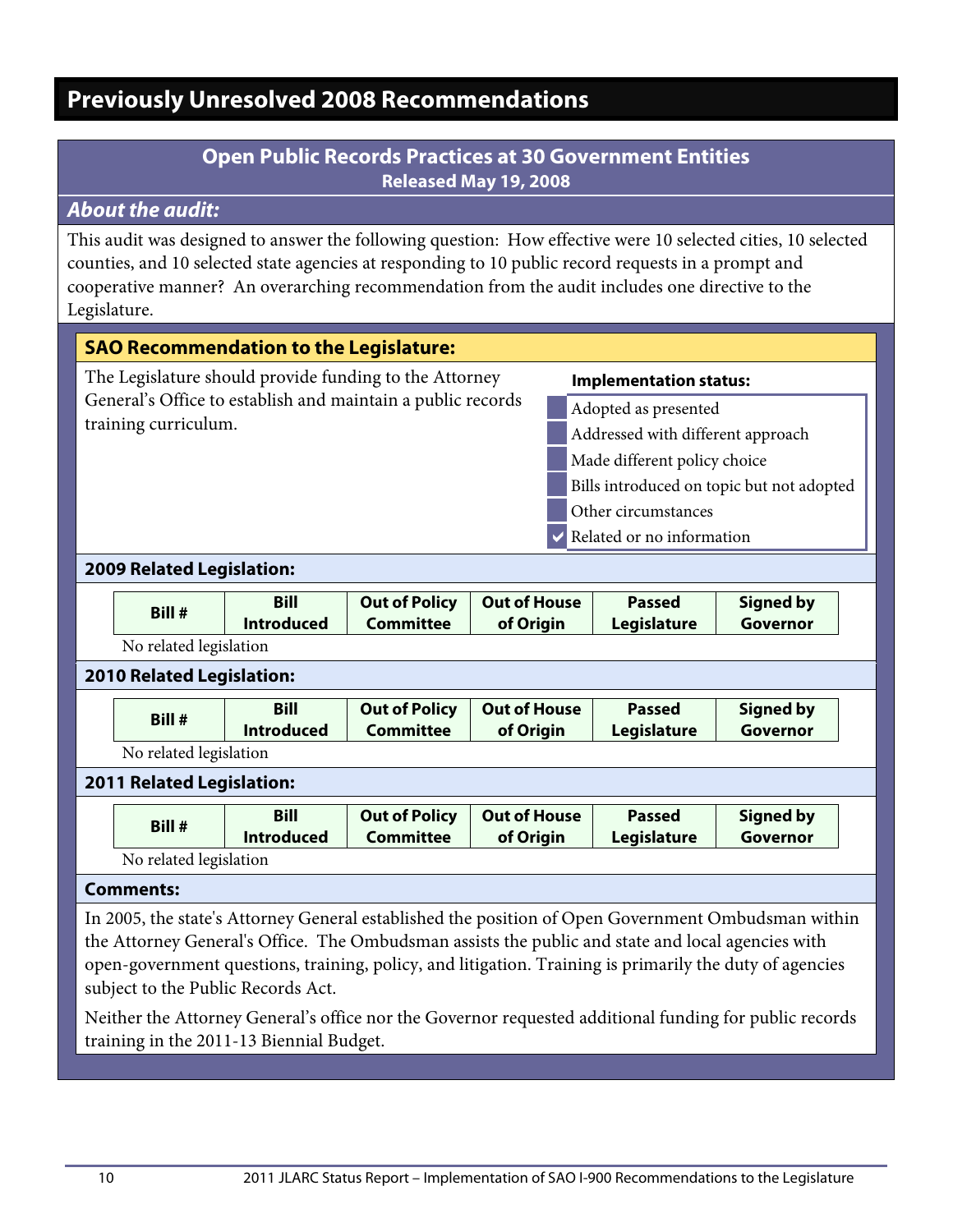### **School Districts' Administration and Support Services Released September 30, 2008**

### <span id="page-14-0"></span>*About the audit:*

This audit was designed to answer the following questions at the 10 largest school districts in Washington:

- How economical are each school district's administrative operations, administrative costs, administrative salaries, and administrative staffing levels? If not economical, what is the impact on costs and resources?
- How efficient are each school district's administrative operations? If not efficient, what is the impact on cost and available resources?

The audit includes three recommendations to the Legislature, one of which was already resolved and the remaining two of which are included below.

#### **SAO Recommendation to the Legislature:**

A review is necessary at the state level to determine if the process to approve funds for planning, design, and construction is too lengthy and could be shortened. This would reduce the need and time for housing students in portables statewide.

#### **Implementation status:**

- Adopted as presented
- Addressed with different approach
- Made different policy choice
- Bills introduced on topic but not adopted
- Other circumstances
- Related or no information

#### **2009 Related Legislation:**

| <b>Bill #</b> | Bill              | <b>Out of Policy</b> | Out of House | <b>Passed</b> | <b>Signed by</b> |
|---------------|-------------------|----------------------|--------------|---------------|------------------|
|               | <b>Introduced</b> | <b>Committee</b>     | of Origin    | Legislature   | Governor         |

No related legislation

#### **2010 Related Legislation:**

| <b>Bill</b><br>Bill #<br><b>Introduced</b> | <b>Out of Policy</b><br><b>Out of House</b><br><b>Committee</b><br>of Origin | <b>Passed</b><br><b>Legislature</b> | <b>Signed by</b><br>Governor |
|--------------------------------------------|------------------------------------------------------------------------------|-------------------------------------|------------------------------|
|--------------------------------------------|------------------------------------------------------------------------------|-------------------------------------|------------------------------|

No related legislation

#### **2011 Related Legislation:**

| Bill #                 | <b>Bill</b>       | <b>Out of Policy</b> | Out of House | <b>Passed</b>      | <b>Signed by</b> |
|------------------------|-------------------|----------------------|--------------|--------------------|------------------|
|                        | <b>Introduced</b> | <b>Committee</b>     | of Origin    | <b>Legislature</b> | Governor         |
| No related legislation |                   |                      |              |                    |                  |

#### **Comments:**

At the Legislature's direction, JLARC issued a report in January 2010 entitled "K-12 Pilot Facility Inventory, Condition and Use System (Report 10-2)," that analyzes the feasibility of collecting data about K-12 buildings, including portables. It also provides cost options to the Legislature to fund a data system for collecting information about K-12 buildings. The Legislature appropriated \$250,000 to the Office of the Superintendent of Public Instruction (OSPI) to fund one of the JLARC cost options in the 2010 Supplemental Budget (ESHB 2836). In February 2011, OSPI reported to the Levy & Local Effort Assistance Technical Working Group that pilot testing of the School Facilities Inventory and Condition System is scheduled to begin in May 2011, and that once it is fully implemented, the Legislature will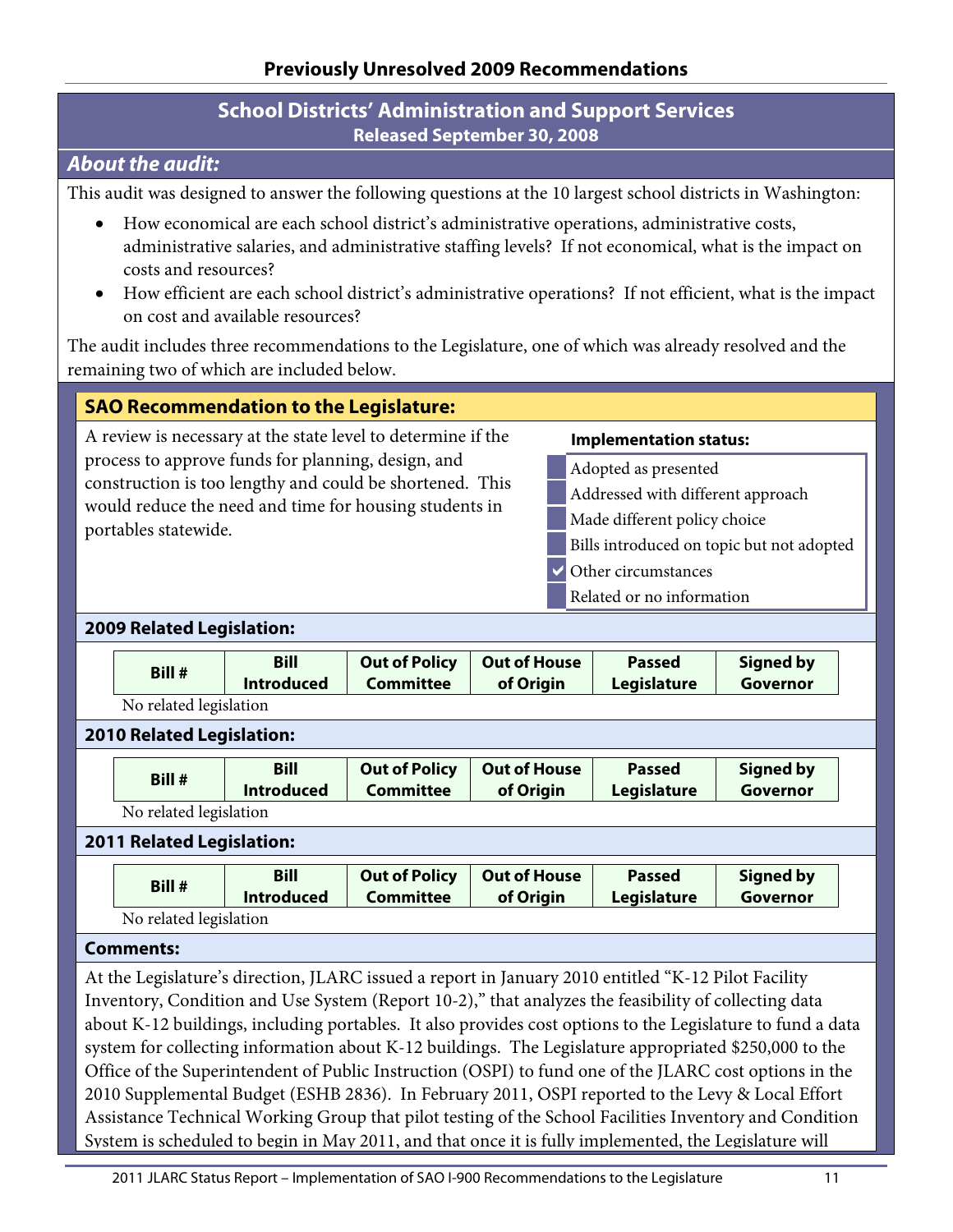**School Districts' Administration and Support Services Released September 30, 2008**

"have increased ability to assess the inventory and condition of K-12 facilities, to target resources, and for capital planning."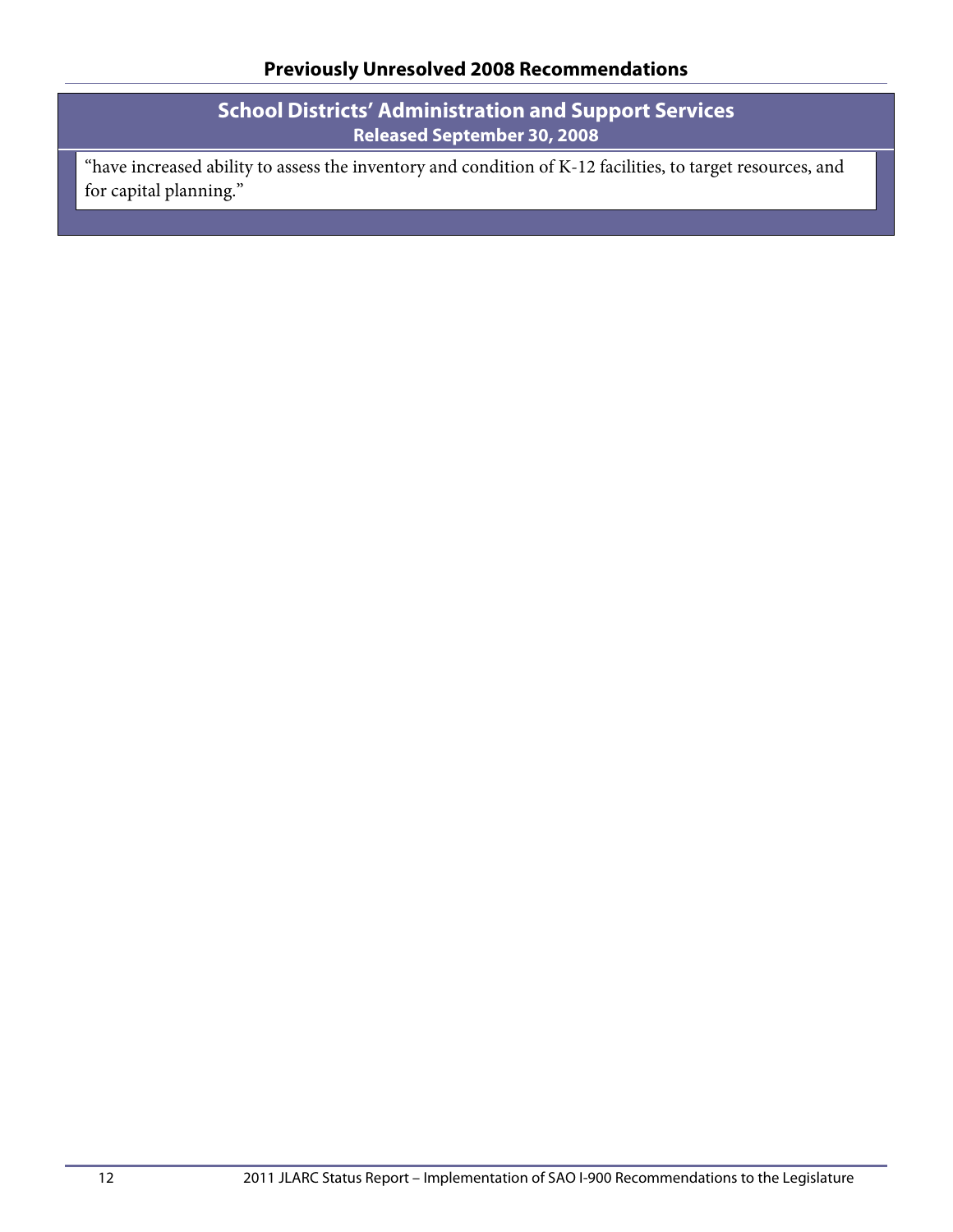|                                                                                                                                                                                                                                                                                                                                                                                                                                                        |                                        |                                               | <b>Released September 30, 2008</b>       |                                  | <b>School Districts' Administration and Support Services</b> |                              |
|--------------------------------------------------------------------------------------------------------------------------------------------------------------------------------------------------------------------------------------------------------------------------------------------------------------------------------------------------------------------------------------------------------------------------------------------------------|----------------------------------------|-----------------------------------------------|------------------------------------------|----------------------------------|--------------------------------------------------------------|------------------------------|
|                                                                                                                                                                                                                                                                                                                                                                                                                                                        |                                        | <b>SAO Recommendation to the Legislature:</b> |                                          |                                  |                                                              |                              |
| To more accurately capture program cost, the Legislature<br><b>Implementation status:</b><br>should authorize the optional use of enterprise funds to<br>Adopted as presented<br>account for the school districts' business-like activities.<br>Addressed with different approach<br>Made different policy choice<br>Bills introduced on topic but not adopted<br>Other circumstances<br>Related or no information<br><b>2009 Related Legislation:</b> |                                        |                                               |                                          |                                  |                                                              |                              |
|                                                                                                                                                                                                                                                                                                                                                                                                                                                        |                                        |                                               |                                          |                                  |                                                              |                              |
|                                                                                                                                                                                                                                                                                                                                                                                                                                                        | Bill #<br>No related legislation       | <b>Bill</b><br><b>Introduced</b>              | <b>Out of Policy</b><br><b>Committee</b> | <b>Out of House</b><br>of Origin | <b>Passed</b><br>Legislature                                 | <b>Signed by</b><br>Governor |
|                                                                                                                                                                                                                                                                                                                                                                                                                                                        | <b>2010 Related Legislation:</b>       |                                               |                                          |                                  |                                                              |                              |
|                                                                                                                                                                                                                                                                                                                                                                                                                                                        | Bill #<br>No related legislation       | <b>Bill</b><br><b>Introduced</b>              | <b>Out of Policy</b><br><b>Committee</b> | <b>Out of House</b><br>of Origin | <b>Passed</b><br>Legislature                                 | <b>Signed by</b><br>Governor |
|                                                                                                                                                                                                                                                                                                                                                                                                                                                        | <b>2011 Related Legislation:</b>       |                                               |                                          |                                  |                                                              |                              |
|                                                                                                                                                                                                                                                                                                                                                                                                                                                        | <b>Bill#</b><br>No related legislation | <b>Bill</b><br><b>Introduced</b>              | <b>Out of Policy</b><br><b>Committee</b> | <b>Out of House</b><br>of Origin | <b>Passed</b><br>Legislature                                 | <b>Signed by</b><br>Governor |
|                                                                                                                                                                                                                                                                                                                                                                                                                                                        |                                        |                                               |                                          |                                  |                                                              |                              |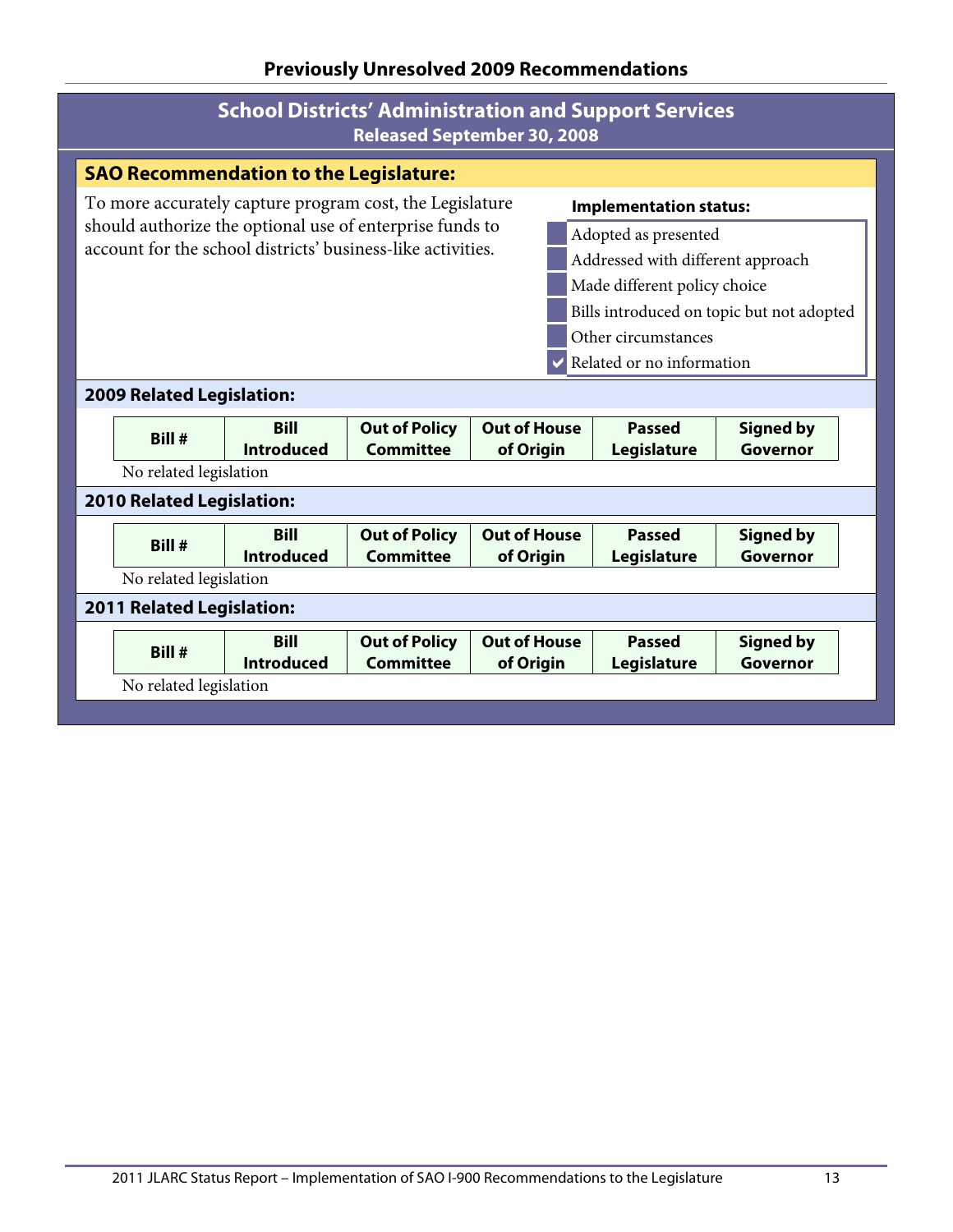### **Use of Impact Fees in Federal Way, Olympia, Maple Valley, Redmond, and Vancouver Released October 14, 2008**

### <span id="page-17-0"></span>*About the audit:*

This audit was designed to determine 1) the method each city uses to calculate impact fees based on the direction in state law; 2) how each city demonstrates that these fees are appropriate; and 3) how effectively each city uses impact fees to pay for public facilities that a) correspond to the demand for public facilities from new development, and b) benefit new development proportionate to its share of the financing of new or expanded facilities; and are consistent with a comprehensive plan or a capital element of a comprehensive land use plan that has been adopted in accordance with state law. The audit includes two recommendations to the Legislature.

### **SAO Recommendation to the Legislature: Implementation status:** Adopted as presented Addressed with different approach Made different policy choice Bills introduced on topic but not adopted Other circumstances Related or no information The Legislature should amend RCW 82.02.090 to better define capital facilities and alleviate ambiguity. **2009 Related Legislation:**

| Bill #                 | <b>Bill</b>       | <b>Out of Policy</b> | Out of House | <b>Passed</b> | <b>Signed by</b> |
|------------------------|-------------------|----------------------|--------------|---------------|------------------|
|                        | <b>Introduced</b> | Committee            | of Origin    | Legislature   | Governor         |
| No related legislation |                   |                      |              |               |                  |

# **2010 Related Legislation:**

| Bill #        | Bill<br><b>Introduced</b> | <b>Out of Policy</b><br><b>Committee</b> | <b>Out of House</b><br>of Origin | <b>Passed</b><br>Legislature | <b>Signed by</b><br>Governor |
|---------------|---------------------------|------------------------------------------|----------------------------------|------------------------------|------------------------------|
| $\sim$ $\sim$ |                           |                                          |                                  |                              |                              |

No related legislation

#### **2011 Related Legislation:**

| Bill #   | <b>Bill</b>       | <b>Out of Policy</b> | <b>Out of House</b> | <b>Passed</b> | <b>Signed by</b> |
|----------|-------------------|----------------------|---------------------|---------------|------------------|
|          | <b>Introduced</b> | <b>Committee</b>     | of Origin           | Legislature   | Governor         |
| SSB 5131 |                   |                      |                     |               |                  |

#### **Comments:**

SSB 5131, which was not enacted, would have expanded certain public facilities eligible to be credited against the imposition of impact fees to include transit, bicycle, and pedestrian facilities.

### **Additional Legislative Action:**

 During the 2010 interim, the House Local Government & Housing Committee held a work session on 12/10/10 that included a presentation on "City Budgets: Obligations, Practices, and Revenues."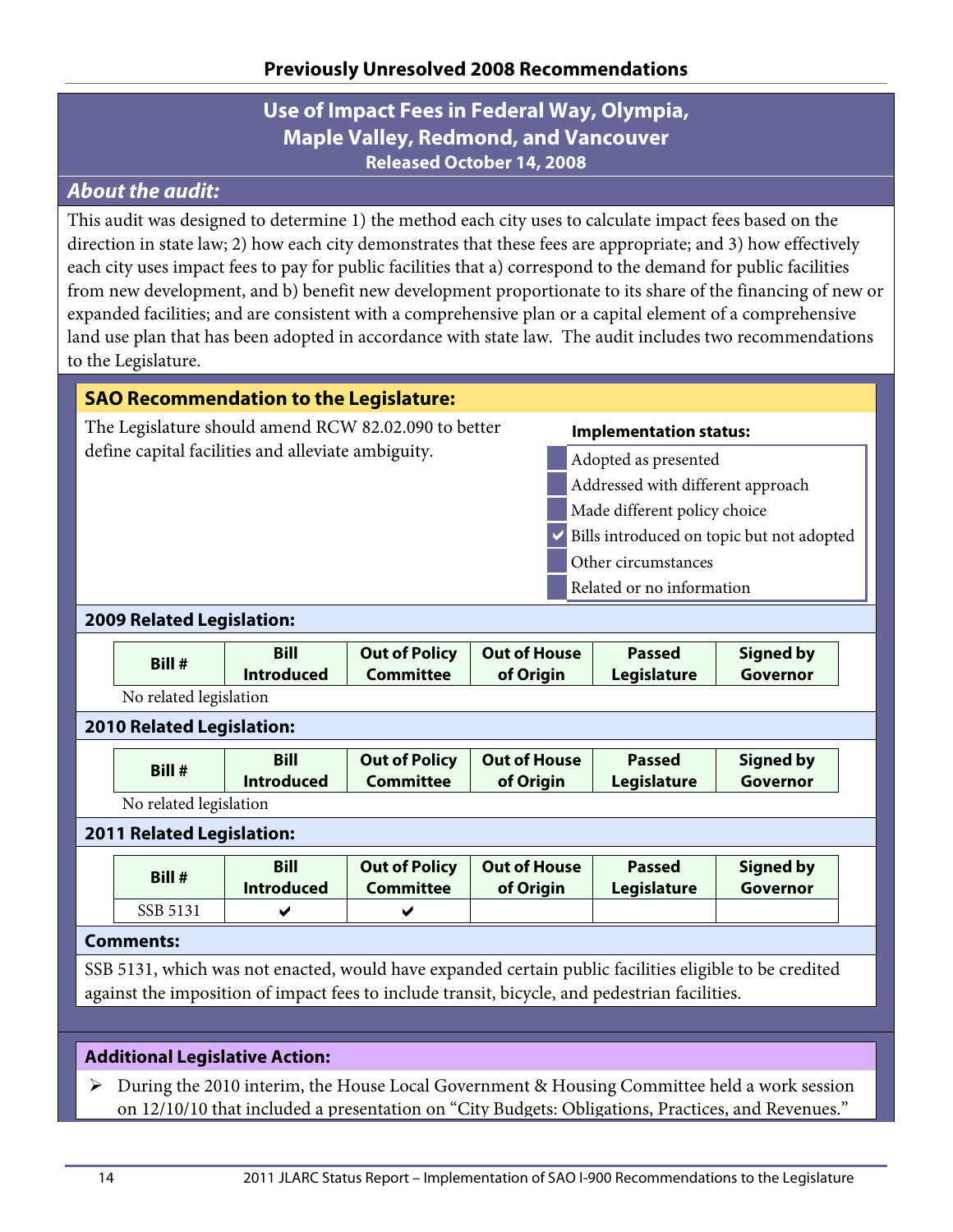### **Use of Impact Fees in Federal Way, Olympia, Maple Valley, Redmond, and Vancouver Released October 14, 2008**

This included a discussion on city challenges in meeting their obligations when accepting new growth.

- $\triangleright$  HB 1240 of 2011, which was not enacted, would have established a moratorium on the imposition of impact fees.
- SHB 1295 of 2011, which was enacted, includes an exemption from a portion of impact fees for residences with fire sprinkler systems. A Senate companion (SSB5206 of 2011) was not enacted.
- EHB1398 and SB 5524 of 2011, which were not enacted, would have created an exemption from impact fees for low-income housing.
- EHB 1702 and SB 5607 of 2011, which were not enacted, would have established a process for paying impact fees through covenants.
- ESHB 1478 of 2011, which was enacted, extends the timeframe local governments are required to expend or encumber impact fees from six to ten years of receipt, unless there exists an extraordinary and compelling reason for fees to be held longer than ten years. A Senate companion (SB 5360 of 2011) was not enacted.
- $\triangleright$  SB 5496 of 2011, which was not enacted, would have exempted mobile home parks and manufactured housing communities from the definition of "development activity" that can be charged impact fees.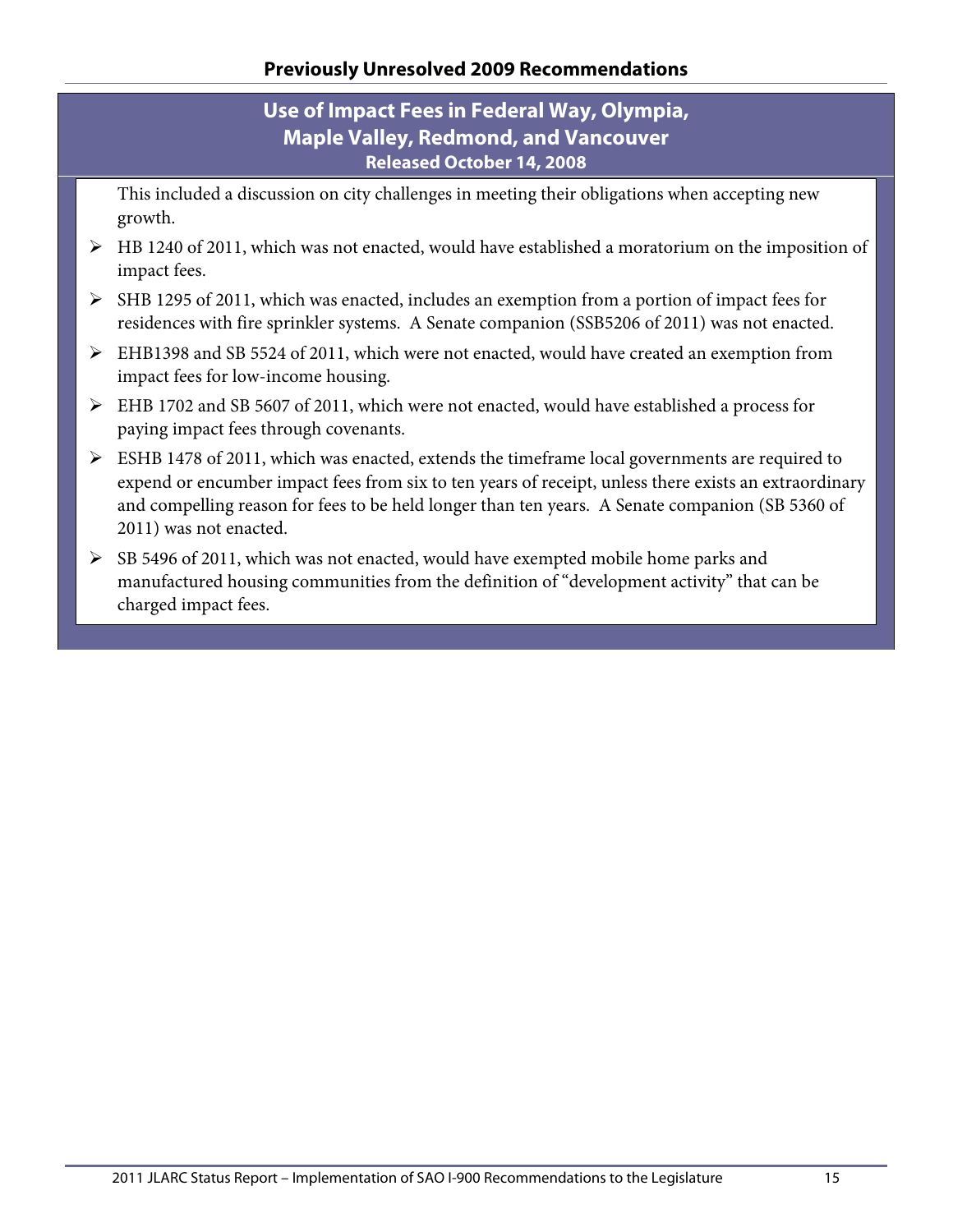|                                                                                          |                                               |                                            | Use of Impact Fees in Federal Way, Olympia,<br><b>Maple Valley, Redmond, and Vancouver</b><br><b>Released October 14, 2008</b> |                                  |  |                                                                                                 |                                                                                                 |  |  |
|------------------------------------------------------------------------------------------|-----------------------------------------------|--------------------------------------------|--------------------------------------------------------------------------------------------------------------------------------|----------------------------------|--|-------------------------------------------------------------------------------------------------|-------------------------------------------------------------------------------------------------|--|--|
|                                                                                          | <b>SAO Recommendation to the Legislature:</b> |                                            |                                                                                                                                |                                  |  |                                                                                                 |                                                                                                 |  |  |
| The Legislature should consider modifying RCW 82.02.070<br><b>Implementation status:</b> |                                               |                                            |                                                                                                                                |                                  |  |                                                                                                 |                                                                                                 |  |  |
| to better define "separate interest-bearing accounts."<br>Adopted as presented           |                                               |                                            |                                                                                                                                |                                  |  |                                                                                                 |                                                                                                 |  |  |
| Addressed with different approach                                                        |                                               |                                            |                                                                                                                                |                                  |  |                                                                                                 |                                                                                                 |  |  |
|                                                                                          |                                               |                                            |                                                                                                                                |                                  |  | Made different policy choice                                                                    |                                                                                                 |  |  |
|                                                                                          |                                               |                                            |                                                                                                                                |                                  |  |                                                                                                 | Bills introduced on topic but not adopted                                                       |  |  |
|                                                                                          |                                               |                                            |                                                                                                                                |                                  |  | Other circumstances                                                                             |                                                                                                 |  |  |
|                                                                                          |                                               |                                            |                                                                                                                                |                                  |  | Related or no information                                                                       |                                                                                                 |  |  |
|                                                                                          | <b>2009 Related Legislation:</b>              |                                            |                                                                                                                                |                                  |  |                                                                                                 |                                                                                                 |  |  |
|                                                                                          | Bill #                                        | <b>Bill</b>                                | <b>Out of Policy</b>                                                                                                           | <b>Out of House</b>              |  | <b>Passed</b>                                                                                   | <b>Signed by</b>                                                                                |  |  |
|                                                                                          | No related legislation                        | <b>Introduced</b>                          | <b>Committee</b>                                                                                                               | of Origin                        |  | Legislature                                                                                     | Governor                                                                                        |  |  |
|                                                                                          | <b>2010 Related Legislation:</b>              |                                            |                                                                                                                                |                                  |  |                                                                                                 |                                                                                                 |  |  |
|                                                                                          |                                               |                                            |                                                                                                                                |                                  |  |                                                                                                 |                                                                                                 |  |  |
|                                                                                          | Bill #                                        | <b>Bill</b><br><b>Introduced</b>           | <b>Out of Policy</b><br><b>Committee</b>                                                                                       | <b>Out of House</b><br>of Origin |  | <b>Passed</b><br>Legislature                                                                    | <b>Signed by</b><br>Governor                                                                    |  |  |
|                                                                                          | No related legislation                        |                                            |                                                                                                                                |                                  |  |                                                                                                 |                                                                                                 |  |  |
|                                                                                          | 2011 Related Legislation:                     |                                            |                                                                                                                                |                                  |  |                                                                                                 |                                                                                                 |  |  |
|                                                                                          |                                               | <b>Bill</b>                                | <b>Out of Policy</b>                                                                                                           | <b>Out of House</b>              |  | <b>Passed</b>                                                                                   | <b>Signed by</b>                                                                                |  |  |
|                                                                                          | Bill #                                        | <b>Introduced</b>                          | <b>Committee</b>                                                                                                               | of Origin                        |  | Legislature                                                                                     | Governor                                                                                        |  |  |
|                                                                                          | No related legislation                        |                                            |                                                                                                                                |                                  |  |                                                                                                 |                                                                                                 |  |  |
|                                                                                          |                                               |                                            |                                                                                                                                |                                  |  |                                                                                                 |                                                                                                 |  |  |
|                                                                                          |                                               | <b>Additional 2011 Legislative Action:</b> |                                                                                                                                |                                  |  |                                                                                                 |                                                                                                 |  |  |
| $\blacktriangleright$                                                                    |                                               |                                            |                                                                                                                                |                                  |  |                                                                                                 | ESHB 1478, which was enacted, extends the timeframe local governments are required to expend or |  |  |
|                                                                                          |                                               |                                            |                                                                                                                                |                                  |  | encumber impact fees from six to ten years of receipt, unless there exists an extraordinary and |                                                                                                 |  |  |

compelling reason for fees to be held longer than ten years. A Senate companion (SB 5360 of 2011) was not enacted.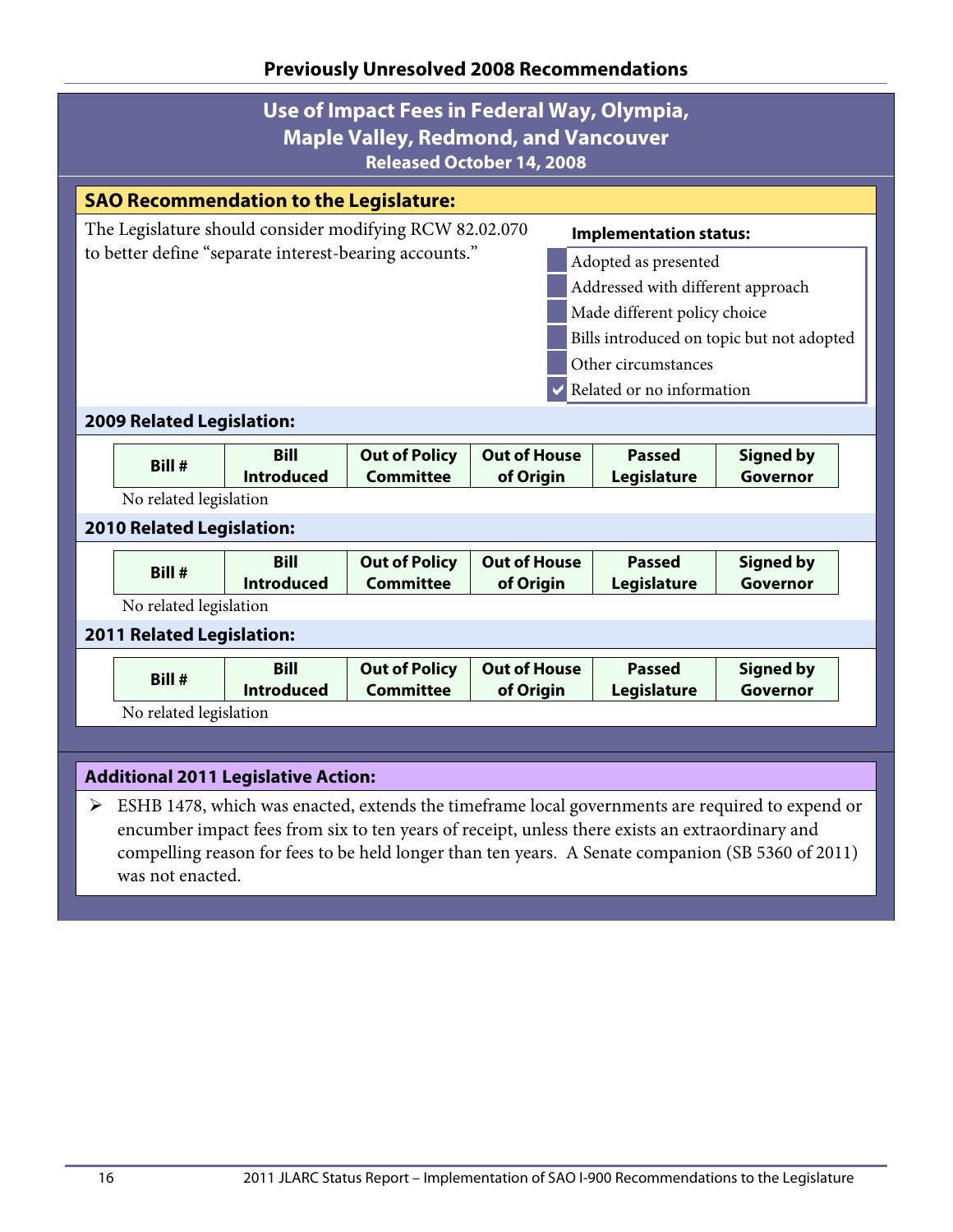### **Department of Health: Health Professions Quality Assurance (HPQA) Released August 21, 2007**

### <span id="page-20-1"></span><span id="page-20-0"></span>*About the audit:*

In May 2006, the Governor asked the State Auditor's Office to review the state's processes for regulating health professionals and to recommend ways to improve the licensing and discipline of health care providers to protect patients. The Governor also asked the State Auditor to recommend ways to conduct national criminal background checks on health care license applicants and on existing practitioners. This audit includes seven recommendations to the Legislature, five of which were already resolved and the remaining two of which are included below.

#### **SAO Recommendation to the Legislature:**

The Legislature should amend the Written Operating Agreement statute between HPQA and the boards and commissions to include negotiated performance-based provisions. The amendment should include: (1) a requirement that the written agreements are reviewed annually and revised as needed to continually drive performance to protect the public's interests; (2) set an effective date as a deadline for these agreements to be revised and to become operational; (3) require the results of

#### **Implementation status:**

- Adopted as presented
- Addressed with different approach
- Made different policy choice
- Bills introduced on topic but not adopted
- Other circumstances
- Related or no information

the key performance measures (as appropriate to protect confidentiality) be posted on the Web sites of HPQA and each board and commission.

| $\sim$   |                                  |                                          |                                  |                              |                              |
|----------|----------------------------------|------------------------------------------|----------------------------------|------------------------------|------------------------------|
| Bill #   | <b>Bill</b><br><b>Introduced</b> | <b>Out of Policy</b><br><b>Committee</b> | <b>Out of House</b><br>of Origin | <b>Passed</b><br>Legislature | <b>Signed by</b><br>Governor |
| HB 2906  | ✔                                |                                          |                                  |                              |                              |
| SHB 2907 | ✔                                | м                                        |                                  |                              |                              |
| SSB 6458 | ✔                                | м                                        |                                  |                              |                              |
| SSB 6506 | ✔                                |                                          |                                  |                              |                              |

### **2008 Related Legislation:**

#### **2009 Related Legislation:**

|                                                                                                                                                                                            | Bill #                           | <b>Bill</b><br><b>Introduced</b> | <b>Out of Policy</b><br><b>Committee</b> | <b>Out of House</b><br>of Origin | <b>Passed</b><br>Legislature | <b>Signed by</b><br><b>Governor</b> |  |  |  |
|--------------------------------------------------------------------------------------------------------------------------------------------------------------------------------------------|----------------------------------|----------------------------------|------------------------------------------|----------------------------------|------------------------------|-------------------------------------|--|--|--|
|                                                                                                                                                                                            | No related legislation           |                                  |                                          |                                  |                              |                                     |  |  |  |
|                                                                                                                                                                                            | <b>2010 Related Legislation:</b> |                                  |                                          |                                  |                              |                                     |  |  |  |
| <b>Out of House</b><br><b>Bill</b><br><b>Out of Policy</b><br><b>Signed by</b><br><b>Passed</b><br>Bill #<br><b>Committee</b><br>Governor<br>of Origin<br><b>Introduced</b><br>Legislature |                                  |                                  |                                          |                                  |                              |                                     |  |  |  |
|                                                                                                                                                                                            | No related legislation           |                                  |                                          |                                  |                              |                                     |  |  |  |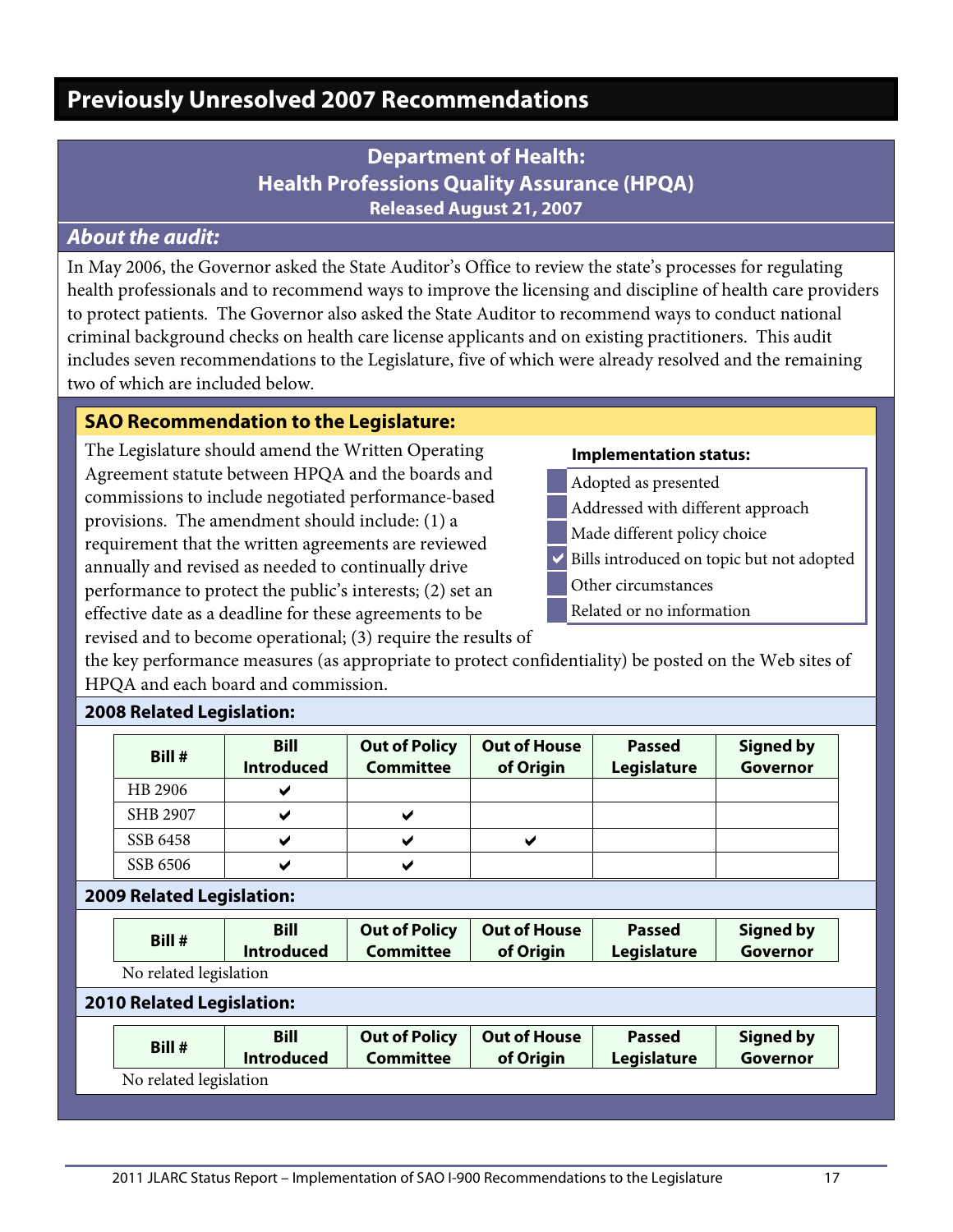### **Department of Health: Health Professions Quality Assurance (HPQA) Released August 21, 2007**

#### **2011 Related Legislation:**

| Bill #                 | <b>Bill</b>       | <b>Out of Policy</b> | Out of House | <b>Passed</b>      | <b>Signed by</b> |
|------------------------|-------------------|----------------------|--------------|--------------------|------------------|
|                        | <b>Introduced</b> | Committee            | of Origin    | <b>Legislature</b> | Governor         |
| No related legislation |                   |                      |              |                    |                  |

#### **Comments:**

Three of the 2008 bills proposed changes to the Written Operating Agreement statute, but those changes did not mirror exactly the changes recommended by the SAO audit. The fourth, HB 2906, and the original version of SB 6506 created a new State Medical Board for Safety and Quality. These two bills included a section regarding establishment and annual review of performance measures. None of these bills passed the Legislature.

As additional information, 4SHB 1103 of 2008, which the Legislature enacted, directs the Medical Quality Assurance Commission and the Nursing Care Quality Assurance Commission to conduct pilot projects to evaluate the effect of granting these commissions additional authority over budget development, spending, and staffing. The pilot projects include development of performance-based expectations, including identification of key performance measures. The Secretary of Health and the Commissions must report to the Legislature and the Governor on the results of these pilot projects by December 2013.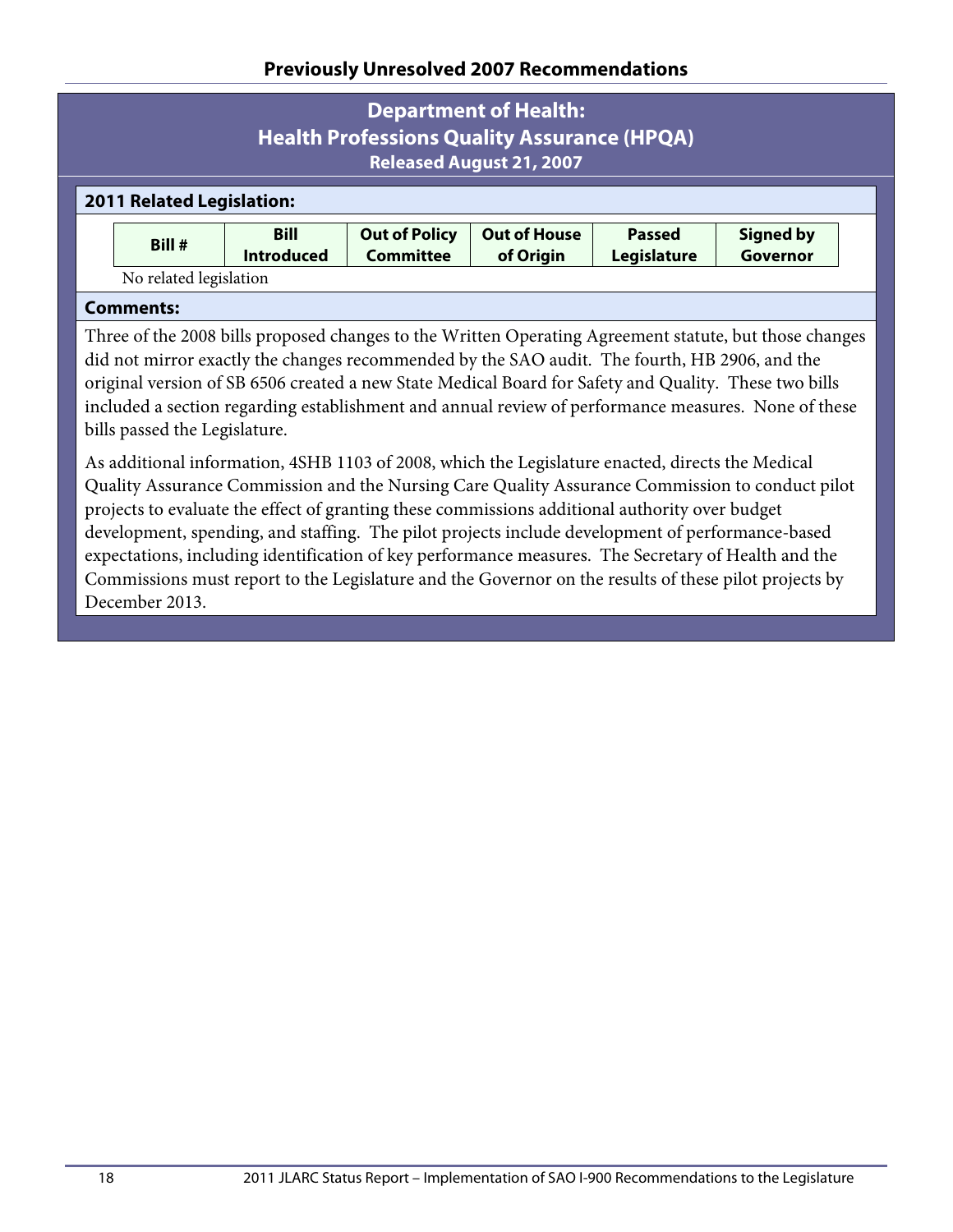|                                                                                                                                                                                                                                                                                                                                                                                                       |                                               |                                  | <b>Department of Health:</b><br><b>Released August 21, 2007</b> |                                  | <b>Health Professions Quality Assurance (HPQA)</b> |                              |  |  |  |
|-------------------------------------------------------------------------------------------------------------------------------------------------------------------------------------------------------------------------------------------------------------------------------------------------------------------------------------------------------------------------------------------------------|-----------------------------------------------|----------------------------------|-----------------------------------------------------------------|----------------------------------|----------------------------------------------------|------------------------------|--|--|--|
|                                                                                                                                                                                                                                                                                                                                                                                                       | <b>SAO Recommendation to the Legislature:</b> |                                  |                                                                 |                                  |                                                    |                              |  |  |  |
| For all registered professions, the Legislature should review<br><b>Implementation status:</b><br>and modify as needed existing laws that allow individuals<br>Adopted as presented<br>to be credentialed with no educational or experience<br>Addressed with different approach<br>requirements.<br>Made different policy choice<br>Bills introduced on topic but not adopted<br>Other circumstances |                                               |                                  |                                                                 |                                  |                                                    |                              |  |  |  |
|                                                                                                                                                                                                                                                                                                                                                                                                       |                                               |                                  |                                                                 |                                  | Related or no information                          |                              |  |  |  |
|                                                                                                                                                                                                                                                                                                                                                                                                       | <b>2008 Related Legislation:</b>              |                                  |                                                                 |                                  |                                                    |                              |  |  |  |
|                                                                                                                                                                                                                                                                                                                                                                                                       | Bill #                                        | <b>Bill</b><br><b>Introduced</b> | <b>Out of Policy</b><br><b>Committee</b>                        | <b>Out of House</b><br>of Origin | <b>Passed</b><br>Legislature                       | <b>Signed by</b><br>Governor |  |  |  |
|                                                                                                                                                                                                                                                                                                                                                                                                       | No related legislation                        |                                  |                                                                 |                                  |                                                    |                              |  |  |  |
|                                                                                                                                                                                                                                                                                                                                                                                                       | <b>2009 Related Legislation:</b>              |                                  |                                                                 |                                  |                                                    |                              |  |  |  |
|                                                                                                                                                                                                                                                                                                                                                                                                       | Bill #                                        | <b>Bill</b><br><b>Introduced</b> | <b>Out of Policy</b><br><b>Committee</b>                        | <b>Out of House</b><br>of Origin | <b>Passed</b><br>Legislature                       | <b>Signed by</b><br>Governor |  |  |  |
|                                                                                                                                                                                                                                                                                                                                                                                                       | No related legislation                        |                                  |                                                                 |                                  |                                                    |                              |  |  |  |
|                                                                                                                                                                                                                                                                                                                                                                                                       | <b>2010 Related Legislation:</b>              |                                  |                                                                 |                                  |                                                    |                              |  |  |  |
|                                                                                                                                                                                                                                                                                                                                                                                                       | Bill #                                        | <b>Bill</b><br><b>Introduced</b> | <b>Out of Policy</b><br><b>Committee</b>                        | <b>Out of House</b><br>of Origin | <b>Passed</b><br>Legislature                       | <b>Signed by</b><br>Governor |  |  |  |
|                                                                                                                                                                                                                                                                                                                                                                                                       | No related legislation                        |                                  |                                                                 |                                  |                                                    |                              |  |  |  |
|                                                                                                                                                                                                                                                                                                                                                                                                       | <b>2011 Related Legislation:</b>              |                                  |                                                                 |                                  |                                                    |                              |  |  |  |
|                                                                                                                                                                                                                                                                                                                                                                                                       | Bill #                                        | <b>Bill</b><br><b>Introduced</b> | <b>Out of Policy</b><br><b>Committee</b>                        | <b>Out of House</b><br>of Origin | <b>Passed</b><br>Legislature                       | <b>Signed by</b><br>Governor |  |  |  |
|                                                                                                                                                                                                                                                                                                                                                                                                       | No related legislation                        |                                  |                                                                 |                                  |                                                    |                              |  |  |  |

#### **Additional 2011 Legislative Action:**

No bills were introduced specific to the language of SAO's recommendation, but the following are bills related to requirements for the registered, certified, and licensed health professions.

- $\triangleright$  HB 1353 of 2011, which was enacted, requires the completion of continuing education requirements for pharmacy technicians.
- HB 1939 of 2011, which was enacted, includes counselors employed by federally recognized Indian tribes located within the state as an agency-affiliated counselor for the purposes of qualifying for a credential.
- $\triangleright$  SSB 5018 of 2011, which was enacted, requires specialized training for an occupational therapist to practice wound care and debridement. A House companion (SHB 1076) was also introduced, but not enacted.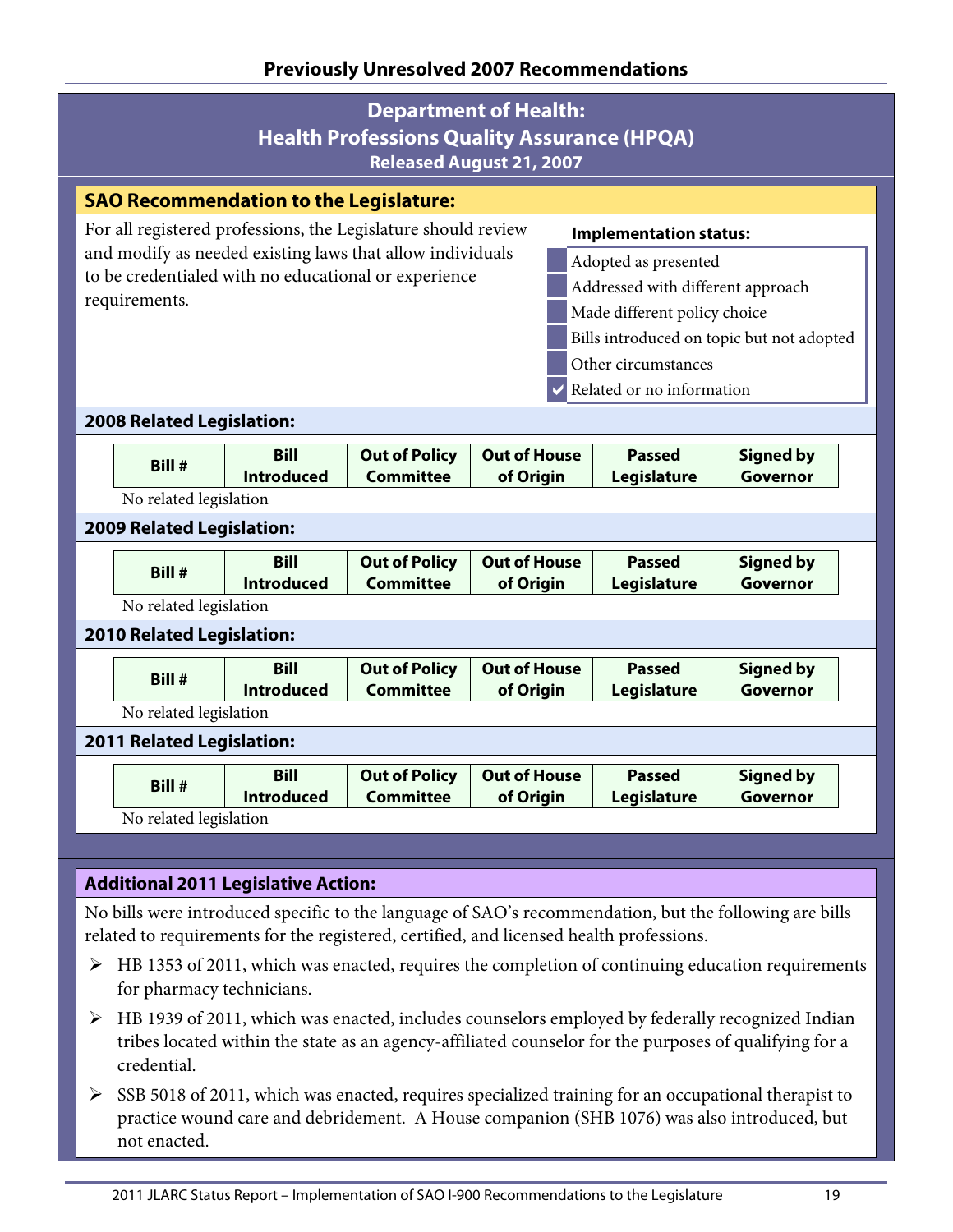### **Department of Health: Health Professions Quality Assurance (HPQA) Released August 21, 2007**

- ESSB 5020 of 2011, which was enacted, requires a person representing himself or herself as a social worker to meet minimum qualifications. A House companion (HB 1043) was also introduced, but not enacted.
- $\triangleright$  H 1310 of 2011, which was not enacted, establishes a new licensed profession, dental therapist, with minimum education and supervision requirements and passage of an examination.
- $\triangleright$  SHB 1576 of 2011, which was not enacted, establishes requirements for practicing as a dental anesthesia assistant including specified training courses, and supervision. The commission may adopt rules for certification renewal including continuing education requirements. A Senate companion (SSB 5620) was also introduced, but not enacted.
- $\triangleright$  HB 2009 of 2011, which was not enacted, requires supervision of medical assistants and the secretary of health to establish the minimum requirements.
- $\triangleright$  SB 5480 of 2011, which was enacted, requires submission of certain information such as board certification or other relevant data to be determined when renewing a license as a physician or physician assistant.
- $\triangleright$  SHB 1595 of 2011, which was enacted, allows certain foreign medical school graduates to be licensed without completing two years of post-graduate medical training.
- $\triangleright$  HB 1181 of 2011, which was enacted, requires the board of naturopathy to determine minimum education and experience requirements as well as a continuing competency program to become a licensed naturopath. A Senate companion (SB 5037) was also introduced, but not enacted.
- $\triangleright$  ESSB 5307, which was enacted, allows for military training or experience to satisfy training and experience requirements to become a licensed denturist, dispensing optician, ocularist, physical therapist, respiratory care practitioner; and to satisfy the related qualifications for an osteopathic physicians' assistant, pharmacy assistant, physician assistant, emergency medical care and transportation services, radiologic technologist, nursing assistant, health care assistant, surgical technologist, and dental professional. A House companion (SHB 1417) was also introduced, but not enacted.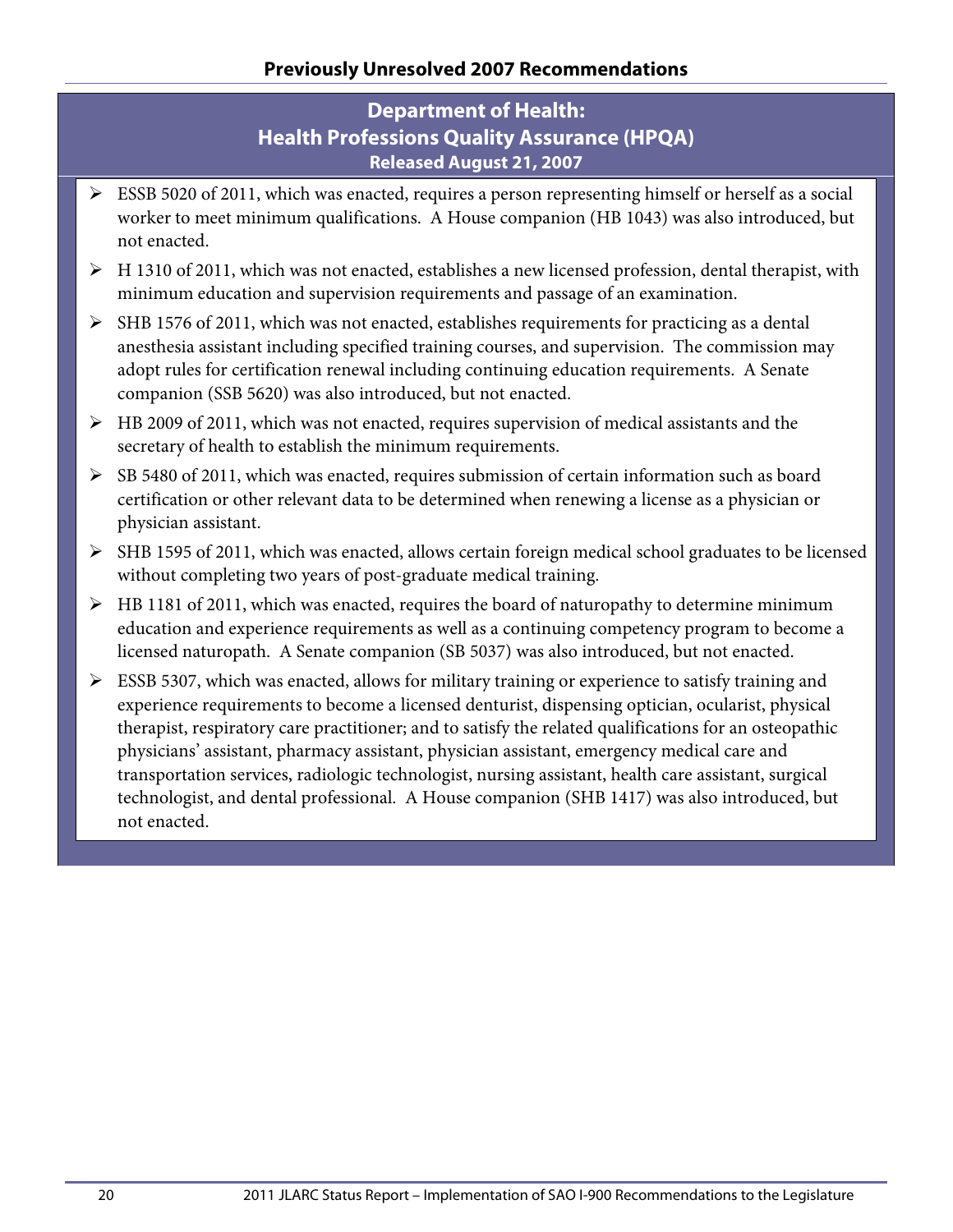### **Educational Service Districts (ESDs) Released September 18, 2007**

### <span id="page-24-0"></span>*About the audit:*

This audit addresses the following topics with regard to Educational Service Districts: operations costs, the contracting process and monitoring of contracts, and compliance of operations with statutory authority. The audit also compares Washington ESDs with similar organizations in other states, and examines best practices for providing cost-effective services and programs to school districts. This audit includes four recommendations to the Legislature, two of which were already resolved and the remaining two of which are included below.

### **SAO Recommendation to the Legislature:**

The Legislature should remove ESD Superintendents' responsibility from the regulatory functions of RCW 28A.310.260 in relation to member school district staff code of conduct violations.

#### **Implementation status:**

- Adopted as presented
- Addressed with different approach
- Made different policy choice
- Bills introduced on topic but not adopted
- Other circumstances
- Related or no information

#### **2008 Related Legislation:**

| Bill #                           | <b>Bill</b><br><b>Introduced</b> | <b>Out of Policy</b><br><b>Committee</b> | <b>Out of House</b><br>of Origin | <b>Passed</b><br><b>Legislature</b> | <b>Signed by</b><br>Governor |
|----------------------------------|----------------------------------|------------------------------------------|----------------------------------|-------------------------------------|------------------------------|
| No related legislation           |                                  |                                          |                                  |                                     |                              |
| <b>2009 Related Legislation:</b> |                                  |                                          |                                  |                                     |                              |
| Bill #                           | <b>Bill</b><br><b>Introduced</b> | <b>Out of Policy</b><br><b>Committee</b> | <b>Out of House</b><br>of Origin | <b>Passed</b><br>Legislature        | <b>Signed by</b><br>Governor |
| No related legislation           |                                  |                                          |                                  |                                     |                              |
| <b>2010 Related Legislation:</b> |                                  |                                          |                                  |                                     |                              |
| Bill #                           | <b>Bill</b><br><b>Introduced</b> | <b>Out of Policy</b><br><b>Committee</b> | <b>Out of House</b><br>of Origin | <b>Passed</b><br>Legislature        | <b>Signed by</b><br>Governor |
| No related legislation           |                                  |                                          |                                  |                                     |                              |
| <b>2011 Related Legislation:</b> |                                  |                                          |                                  |                                     |                              |
| Bill #                           | <b>Bill</b><br><b>Introduced</b> | <b>Out of Policy</b><br><b>Committee</b> | <b>Out of House</b><br>of Origin | <b>Passed</b><br>Legislature        | <b>Signed by</b><br>Governor |
| No related legislation           |                                  |                                          |                                  |                                     |                              |
|                                  |                                  |                                          |                                  |                                     |                              |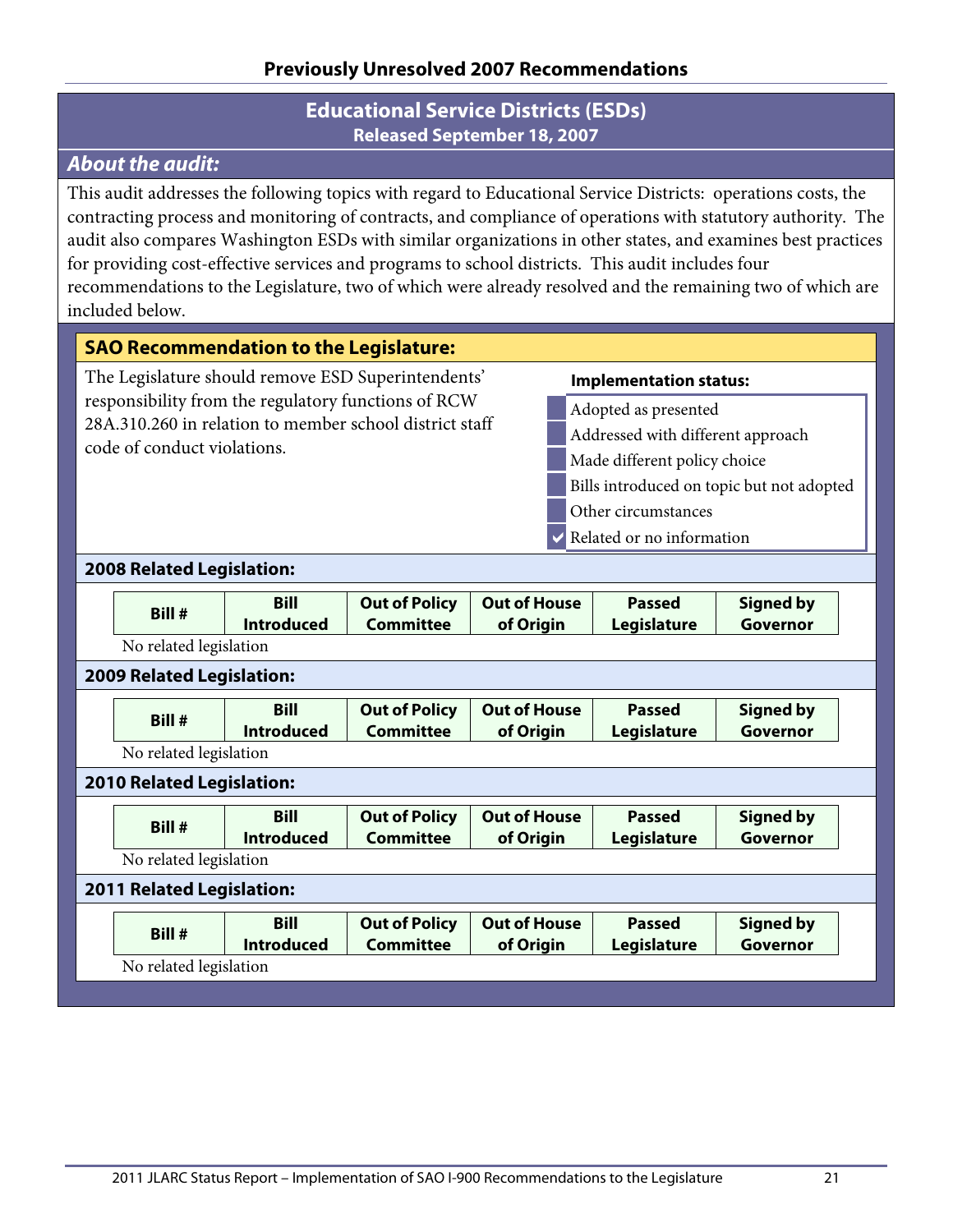### **Educational Service Districts (ESDs) Released September 18, 2007**

|                                                                                                   | Released September 18, 2007                                                                      |                   |                                                                 |                     |                                           |                  |  |  |  |
|---------------------------------------------------------------------------------------------------|--------------------------------------------------------------------------------------------------|-------------------|-----------------------------------------------------------------|---------------------|-------------------------------------------|------------------|--|--|--|
| <b>SAO Recommendation to the Legislature:</b>                                                     |                                                                                                  |                   |                                                                 |                     |                                           |                  |  |  |  |
| Washington policy-makers should undertake an evaluation<br><b>Implementation status:</b>          |                                                                                                  |                   |                                                                 |                     |                                           |                  |  |  |  |
| or performance audit of the state's special education<br>Adopted as presented                     |                                                                                                  |                   |                                                                 |                     |                                           |                  |  |  |  |
|                                                                                                   | delivery system in an effort to increase efficiency and use<br>Addressed with different approach |                   |                                                                 |                     |                                           |                  |  |  |  |
|                                                                                                   | existing infrastructure.<br>Made different policy choice                                         |                   |                                                                 |                     |                                           |                  |  |  |  |
|                                                                                                   |                                                                                                  |                   |                                                                 |                     | Bills introduced on topic but not adopted |                  |  |  |  |
|                                                                                                   |                                                                                                  |                   |                                                                 |                     | Other circumstances                       |                  |  |  |  |
|                                                                                                   |                                                                                                  |                   |                                                                 |                     | Related or no information                 |                  |  |  |  |
|                                                                                                   |                                                                                                  |                   |                                                                 |                     |                                           |                  |  |  |  |
|                                                                                                   | <b>2008 Related Legislation:</b>                                                                 |                   |                                                                 |                     |                                           |                  |  |  |  |
|                                                                                                   | Bill #                                                                                           | <b>Bill</b>       | <b>Out of Policy</b>                                            | <b>Out of House</b> | <b>Passed</b>                             | <b>Signed by</b> |  |  |  |
|                                                                                                   |                                                                                                  | <b>Introduced</b> | <b>Committee</b>                                                | of Origin           | <b>Legislature</b>                        | Governor         |  |  |  |
|                                                                                                   |                                                                                                  |                   | Previous legislative mandates for studies on special education. |                     |                                           |                  |  |  |  |
|                                                                                                   | <b>2009 Related Legislation:</b>                                                                 |                   |                                                                 |                     |                                           |                  |  |  |  |
|                                                                                                   | Bill #                                                                                           | <b>Bill</b>       | <b>Out of Policy</b>                                            | <b>Out of House</b> | <b>Passed</b>                             | <b>Signed by</b> |  |  |  |
|                                                                                                   |                                                                                                  | <b>Introduced</b> | <b>Committee</b>                                                | of Origin           | Legislature                               | Governor         |  |  |  |
|                                                                                                   | No related legislation                                                                           |                   |                                                                 |                     |                                           |                  |  |  |  |
|                                                                                                   | <b>2010 Related Legislation:</b>                                                                 |                   |                                                                 |                     |                                           |                  |  |  |  |
|                                                                                                   |                                                                                                  | <b>Bill</b>       | <b>Out of Policy</b>                                            | <b>Out of House</b> | <b>Passed</b>                             | <b>Signed by</b> |  |  |  |
|                                                                                                   | Bill #                                                                                           | <b>Introduced</b> | <b>Committee</b>                                                | of Origin           | Legislature                               | Governor         |  |  |  |
|                                                                                                   | No related legislation                                                                           |                   |                                                                 |                     |                                           |                  |  |  |  |
|                                                                                                   | <b>2011 Related Legislation:</b>                                                                 |                   |                                                                 |                     |                                           |                  |  |  |  |
|                                                                                                   | Bill #                                                                                           | <b>Bill</b>       | <b>Out of Policy</b>                                            | <b>Out of House</b> | <b>Passed</b>                             | <b>Signed by</b> |  |  |  |
|                                                                                                   |                                                                                                  | <b>Introduced</b> | <b>Committee</b>                                                | of Origin           | <b>Legislature</b>                        | Governor         |  |  |  |
|                                                                                                   | No related legislation                                                                           |                   |                                                                 |                     |                                           |                  |  |  |  |
|                                                                                                   | <b>Comments:</b>                                                                                 |                   |                                                                 |                     |                                           |                  |  |  |  |
|                                                                                                   | The Legislature received studies in this subject area, for example, the K-12 Special Education   |                   |                                                                 |                     |                                           |                  |  |  |  |
| performance audit conducted by JLARC in 2001 (Report 01-11) and the Special Education Excess Cost |                                                                                                  |                   |                                                                 |                     |                                           |                  |  |  |  |
|                                                                                                   | Accounting and Reporting Requirements study conducted by JLARC in 2006 (Report 06-3). No new     |                   |                                                                 |                     |                                           |                  |  |  |  |

direction for evaluation or audit has been provided during the 2011 Session.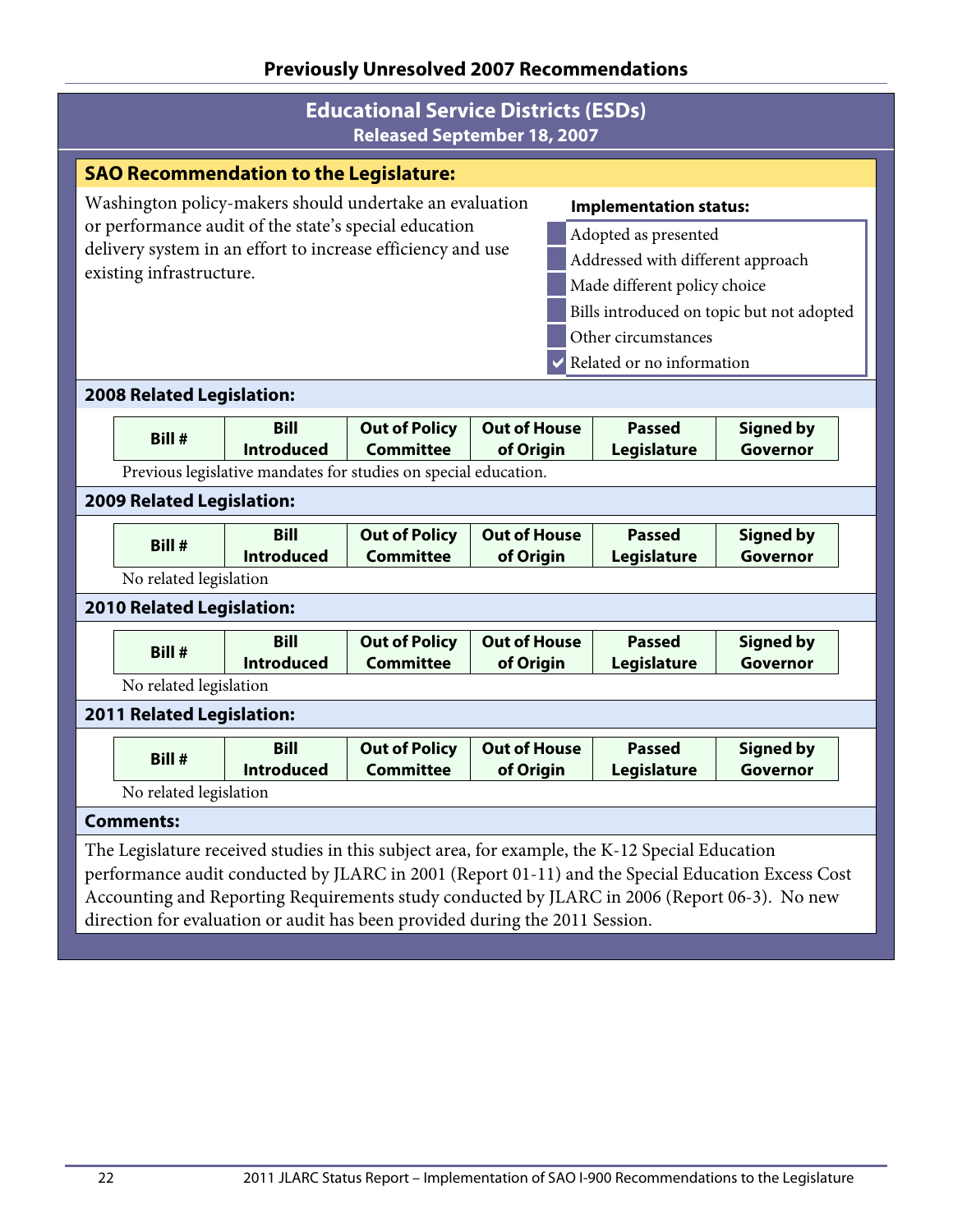### **Washington State Department of Transportation (WSDOT): Managing and Reducing Congestion in Puget Sound Released October 10, 2007**

### <span id="page-26-0"></span>*About the audit:*

This audit examines: 1) the effectiveness of WSDOT's current highway investments and infrastructure utilizations given current and projected highway user volume over the next five years; and 2) the financial and non-financial costs of any recommended improvements over the next five years. The audit evaluates how current highway investments and infrastructure and possible highway investments and infrastructure can: minimize congestion for the greatest possible majority of highway users; maximize vehicle throughput; and maximize highway user throughput. This audit includes four recommendations to the Legislature, three of which were already resolved and the remaining one of which is included below.

### **SAO Recommendation to the Legislature:**

The Legislature should empower a single body – either WSDOT or a new regional transportation entity for the Puget Sound Region – to allow for a more integrated approach to planning for congestion reduction.

#### **Implementation status:**

- Adopted as presented
- Addressed with different approach
- Made different policy choice
- Bills introduced on topic but not adopted
- Other circumstances
- Related or no information

#### **2008 Related Legislation:**

| Bill #           | <b>Bill</b><br><b>Introduced</b> | <b>Out of Policy</b><br><b>Committee</b> | <b>Out of House</b><br>of Origin | <b>Passed</b><br>Legislature | <b>Signed by</b><br>Governor |
|------------------|----------------------------------|------------------------------------------|----------------------------------|------------------------------|------------------------------|
| HB 3311          |                                  |                                          |                                  |                              |                              |
| <b>ESSB 6771</b> |                                  | $\checkmark$                             | v                                |                              |                              |
| SB 6772          |                                  |                                          |                                  |                              |                              |

#### **2009 Related Legislation:**

| Bill #  | <b>Bill</b><br><b>Introduced</b> | <b>Out of Policy</b><br>Committee | <b>Out of House</b><br>of Origin | <b>Passed</b><br>Legislature | <b>Signed by</b><br>Governor |  |
|---------|----------------------------------|-----------------------------------|----------------------------------|------------------------------|------------------------------|--|
| HB 2037 |                                  |                                   |                                  |                              |                              |  |
| SB 6064 |                                  |                                   |                                  |                              |                              |  |

#### **2010 Related Legislation:**

| Bill # | Bill              | <b>Out of Policy</b> | <b>Out of House</b> | <b>Passed</b> | <b>Signed by</b> |
|--------|-------------------|----------------------|---------------------|---------------|------------------|
|        | <b>Introduced</b> | <b>Committee</b>     | of Origin           | Legislature   | Governor         |

No related legislation

#### **2011 Related Legislation:**

| Bill #                 | <b>Bill</b>       | <b>Out of Policy</b> | <b>Out of House</b> | <b>Passed</b> | <b>Signed by</b> |  |  |
|------------------------|-------------------|----------------------|---------------------|---------------|------------------|--|--|
|                        | <b>Introduced</b> | Committee            | of Origin           | Legislature   | Governor         |  |  |
| No related legislation |                   |                      |                     |               |                  |  |  |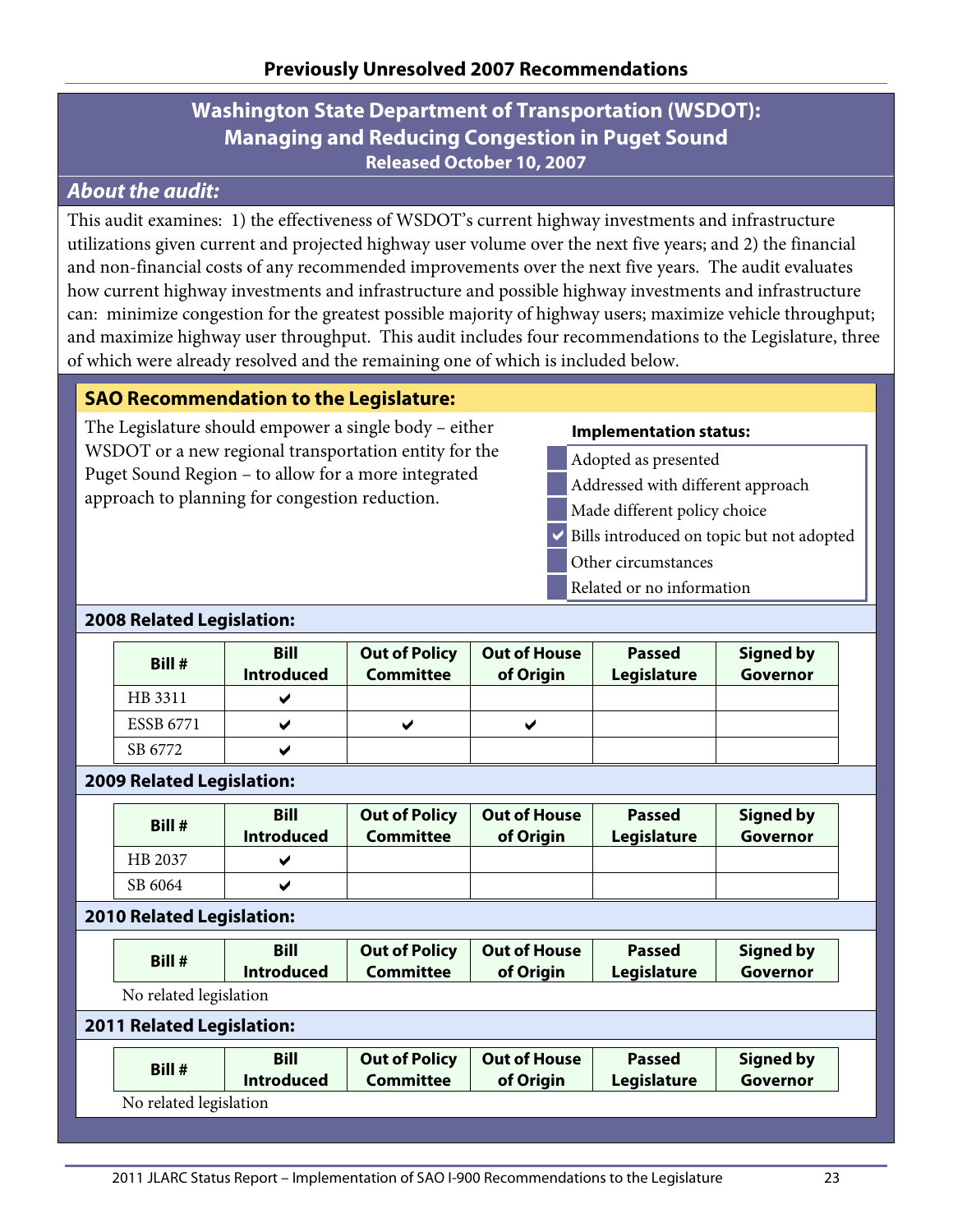## **Washington State Department of Transportation (WSDOT): Managing and Reducing Congestion in Puget Sound Released October 10, 2007**

### **Comments:**

The Legislature explored this concept with legislation in both 2008 and 2009, as it has in previous sessions. None of these bills passed the Legislature.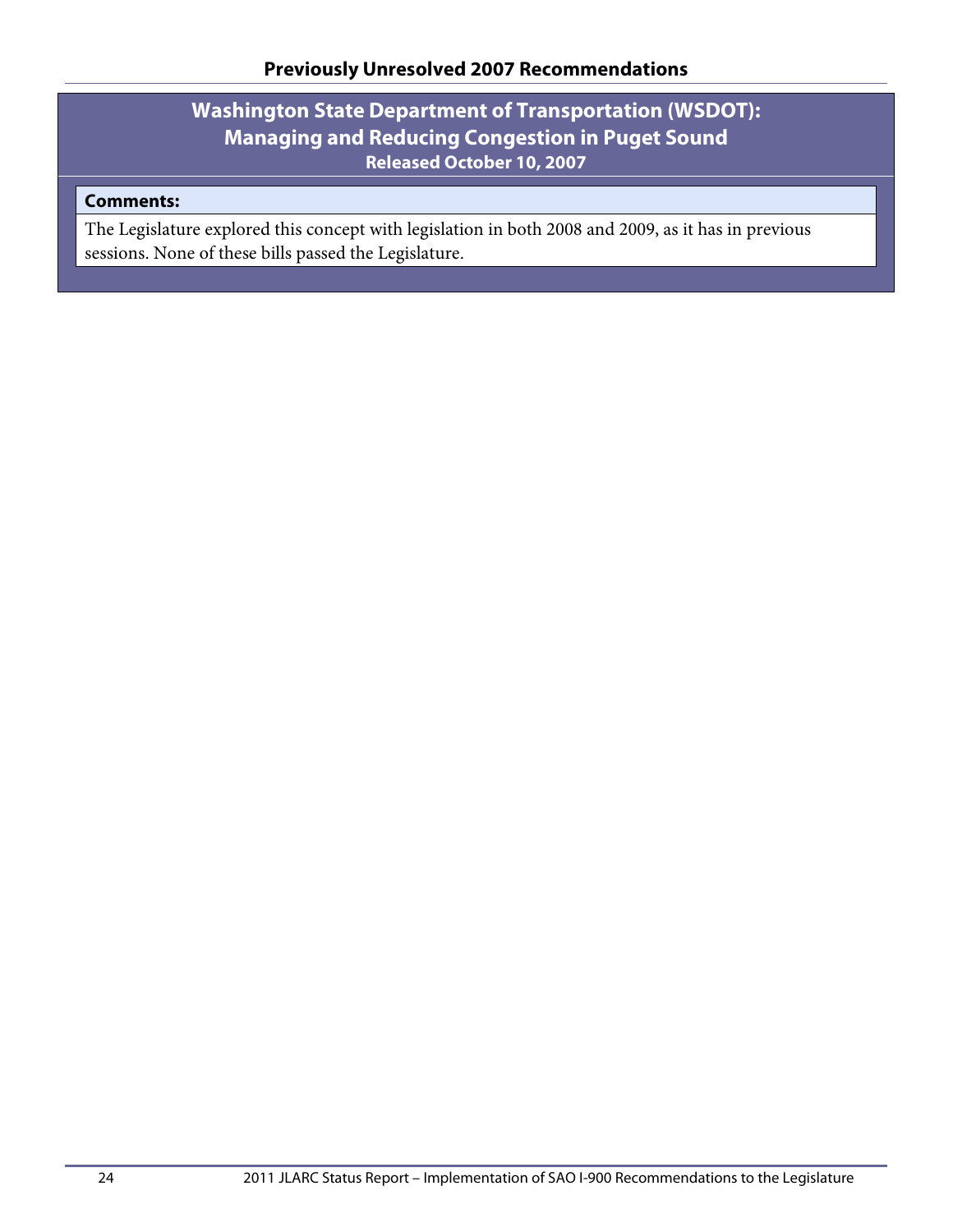### **Washington State Department of Transportation (WSDOT): Administration and Overhead Released November 15, 2007**

# <span id="page-28-0"></span>*About the audit:*

This audit focuses on six operational areas within the Department of Transportation: 1) human resources; 2) expenditure accounting; 3) payroll; 4) cash receipts; 5) internal audit; and 6) ONE-DOT. ONE-DOT discusses more fully integrating the business functions of the ferry system into those of the Department. This audit includes two recommendations to the Legislature.

### **SAO Recommendation to the Legislature:**

| <b>SAO Recommendation to the Legislature:</b> |                                                                                                                                                                                                                                                                                                                                                                                                                                                    |                                  |                                          |                                  |  |                              |                              |  |
|-----------------------------------------------|----------------------------------------------------------------------------------------------------------------------------------------------------------------------------------------------------------------------------------------------------------------------------------------------------------------------------------------------------------------------------------------------------------------------------------------------------|----------------------------------|------------------------------------------|----------------------------------|--|------------------------------|------------------------------|--|
|                                               | The Legislature should change the current payroll structure<br><b>Implementation status:</b><br>to include 26 annual pay periods and should eliminate mid-<br>Adopted as presented<br>period personnel changes by allowing changes only at the<br>Addressed with different approach<br>beginning of a pay period.<br>Made different policy choice<br>Bills introduced on topic but not adopted<br>Other circumstances<br>Related or no information |                                  |                                          |                                  |  |                              |                              |  |
|                                               | <b>2008 Related Legislation:</b>                                                                                                                                                                                                                                                                                                                                                                                                                   |                                  |                                          |                                  |  |                              |                              |  |
|                                               | Bill #                                                                                                                                                                                                                                                                                                                                                                                                                                             | <b>Bill</b><br><b>Introduced</b> | <b>Out of Policy</b><br><b>Committee</b> | <b>Out of House</b><br>of Origin |  | <b>Passed</b><br>Legislature | <b>Signed by</b><br>Governor |  |
|                                               | No related legislation                                                                                                                                                                                                                                                                                                                                                                                                                             |                                  |                                          |                                  |  |                              |                              |  |
| <b>2009 Related Legislation:</b>              |                                                                                                                                                                                                                                                                                                                                                                                                                                                    |                                  |                                          |                                  |  |                              |                              |  |
|                                               | Bill #                                                                                                                                                                                                                                                                                                                                                                                                                                             | <b>Bill</b><br><b>Introduced</b> | <b>Out of Policy</b><br><b>Committee</b> | <b>Out of House</b><br>of Origin |  | <b>Passed</b><br>Legislature | <b>Signed by</b><br>Governor |  |
|                                               | No related legislation                                                                                                                                                                                                                                                                                                                                                                                                                             |                                  |                                          |                                  |  |                              |                              |  |
|                                               | <b>2010 Related Legislation:</b>                                                                                                                                                                                                                                                                                                                                                                                                                   |                                  |                                          |                                  |  |                              |                              |  |
|                                               | Bill #                                                                                                                                                                                                                                                                                                                                                                                                                                             | <b>Bill</b><br><b>Introduced</b> | <b>Out of Policy</b><br><b>Committee</b> | <b>Out of House</b><br>of Origin |  | <b>Passed</b><br>Legislature | <b>Signed by</b><br>Governor |  |
| No related legislation                        |                                                                                                                                                                                                                                                                                                                                                                                                                                                    |                                  |                                          |                                  |  |                              |                              |  |
|                                               | <b>2011 Related Legislation:</b>                                                                                                                                                                                                                                                                                                                                                                                                                   |                                  |                                          |                                  |  |                              |                              |  |
|                                               | Bill #                                                                                                                                                                                                                                                                                                                                                                                                                                             | <b>Bill</b><br><b>Introduced</b> | <b>Out of Policy</b><br><b>Committee</b> | <b>Out of House</b><br>of Origin |  | <b>Passed</b><br>Legislature | <b>Signed by</b><br>Governor |  |
|                                               | No related legislation                                                                                                                                                                                                                                                                                                                                                                                                                             |                                  |                                          |                                  |  |                              |                              |  |